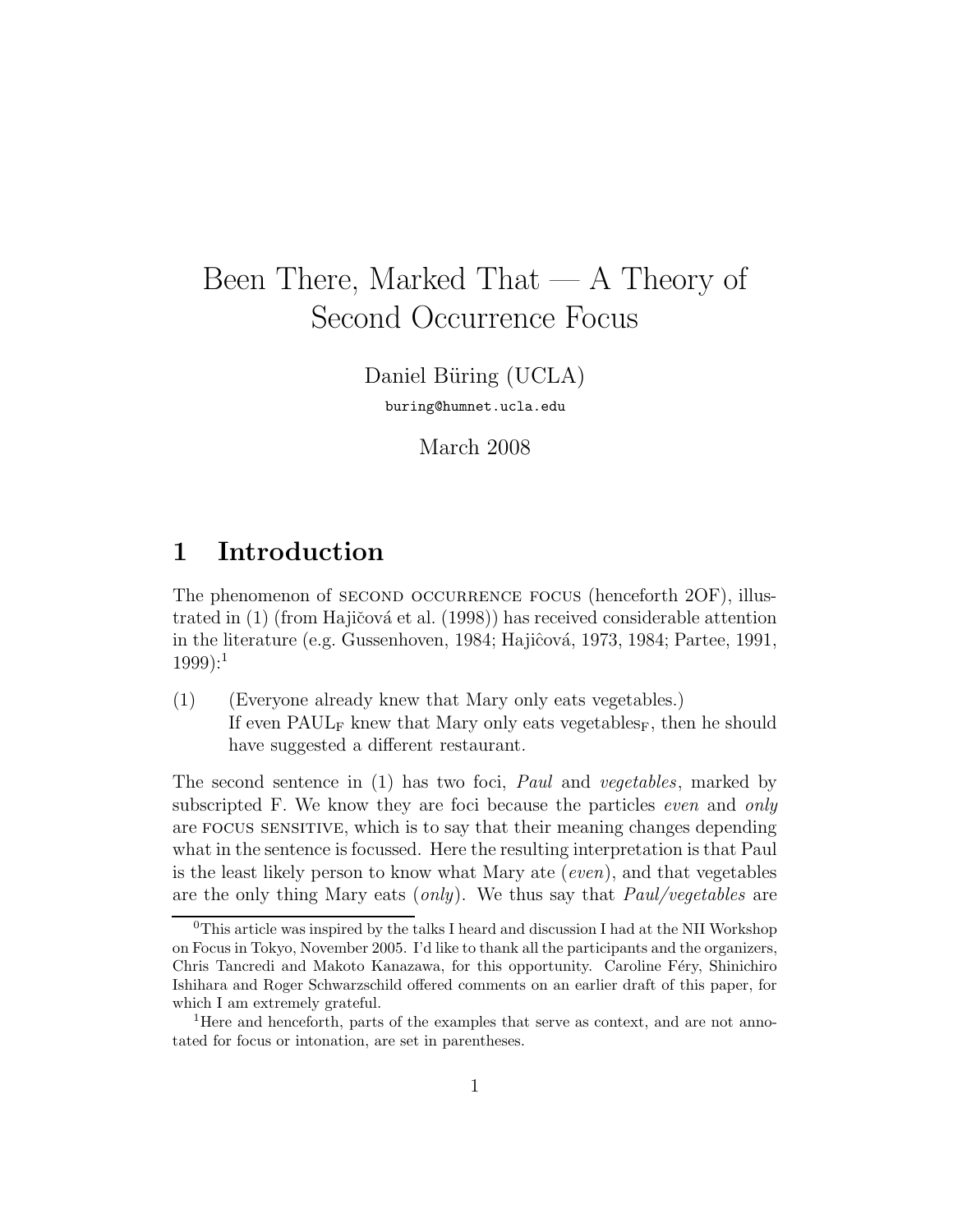BOUND or ASSOCIATED foci, associated with (or bound by) even and only, respectively.

What is surprising is that only the first of these foci is marked by a pitch accent (indicated by capitals); normally all foci in English are pitch accented. That is to say, in the overwhelming majority of cases involving even, only and their focus sensitive kin, diagnosing focus by the meaning of the sentence and diagnosing focus by locating major pitch accents in the sentence yield converging results. Examples like (1) are a notable exception to this.

What seems to be common among them is that the same focus, associated with the same particle, has occurred in the previous sentence (and been properly accented there). It is because of this property that vegetables in the second sentence of (1) is called a second occurrence focus (as opposed to, say, simply an 'unaccented focus'; notably, it is not called 2OF because it is the second focus in its clause).

As perhaps pointed out most clearly in Partee (1999), 2OF examples seem to force us to question either the assumption that foci always receive a prosodic realization, or the assumption that particles like only really (directly) associate with focus. Partee perceived at least the former possibility as a serious threat to current theories of focus, and — perhaps for the same reason many works on focus seem to implicitly or explicitly endorse the view that the fault lies with our theories of only and its ilk, letting the focus–accent relation off the hook.

Beaver and Clark (2003), however, makes a convincing argument that the associates of only and the likes are grammatical foci. At the same time, it has been reported that 2OFi *are* prosodically marked, albeit not (always) by pitch accent, as is the custom for well-behaved 'normal' foci (Bartels, 2004; Rooth, 1996, 2004, and, to an extent, Krifka 2004); their reports have been confirmed by recent, more systematic studies reported in Beaver et al. (2004), F'ery and Ishihara  $(2005)$ , and Jaeger  $(2004)$ . It seems, then, that the fault lies with our ideas about focus after all, in particular the assumed correlation between focus and pitch accent.

In the light of these findings, it may now be time to re-assess the question Partee asked: To what degree does 2OF challenge existing theories of focus, and what, if any, changes does it require? This paper is an attempt to formulate a theory of focus that is capable of capturing 2OFi and ordinary foci alike. My relieving conclusion will be that the data can be captured without radically re-writing the theory of focus, but that they do favor a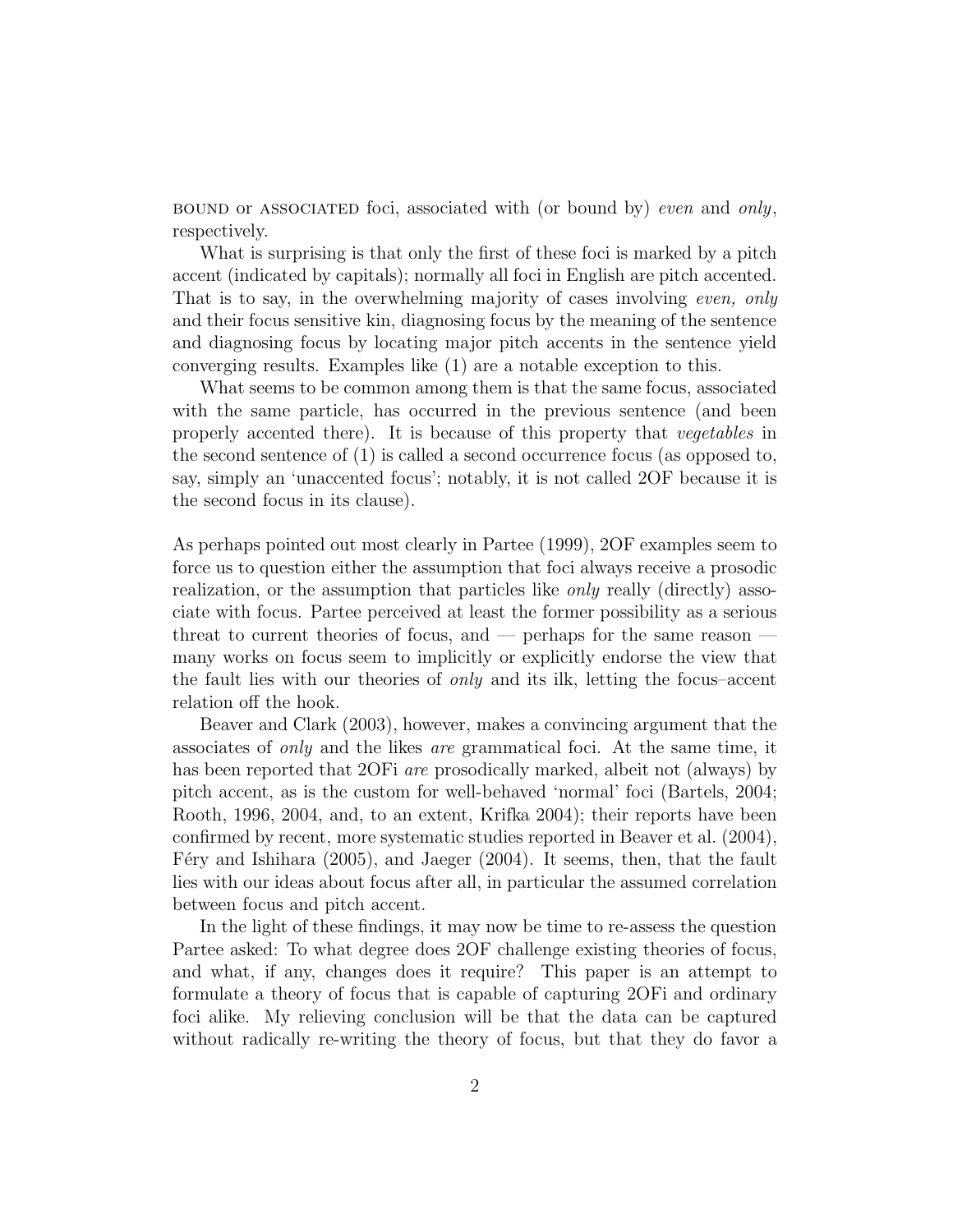specific set of assumptions about focus representation and realization.

# 2 Second Occurrence Focus in a Nutshell

#### 2.1 The Facts

All the experimental studies on 2OF quoted above agree that 2OFi are marked at least by duration: items in 2OF are significantly longer than their unfocussed counterparts in comparable position. Ordinary foci (and I will be more specific about what that means in a moment) share this lengthening effect; in addition, however, ordinary foci are always pitch accented, whereas 2OF are not.<sup>2</sup> Although pitch accents are by far the most important ingredient of perceived prominence (which is why 2OFi were regularly described as 'unmarked' in older accounts), speakers are actually able to perceive prominence on 2OFi, even when presented with the pertinent sentences out of context.

There is one qualification to be made, though: If a 2OF precedes, rather than follows the ordinary focus, it will get a pitch accent, as suggested in Rooth (1996) (p.220; see also the discussion of examples due to Dryer 1994 in Beaver et al.,  $2004$ , and experimentally shown in Féry and Ishihara (2005); that pitch accent is of course followed by the final and most prominent pitch  $\alpha$  accent — the NUCLEAR PITCH ACCENT,  $NPA$  — on the ordinary focus.

I will henceforth assume that the lengthening of foci is the consequence of metrical stress, i.e. prominence in the metrical structure. So all foci, ordinary and 2O, are made prominent by stress. In a nutshell:

- Second occurrence foci are not marked by pitch accent when they occur in post-nuclear position.
- They are, however, marked by lengthening.
- 20 Fi are marked by pitch accent when pre-nuclear.

Unfortunately, these generalizations, to a certain extent, beg the main question: How come the 2OF does not get the nuclear accent? What does the

<sup>&</sup>lt;sup>2</sup>As discussed most explicitly in Jaeger (2004), 2OFi sometimes do get a pitch accent if they form a prosodic phrase of their own; I will leave discussion of these cases for a later occasion.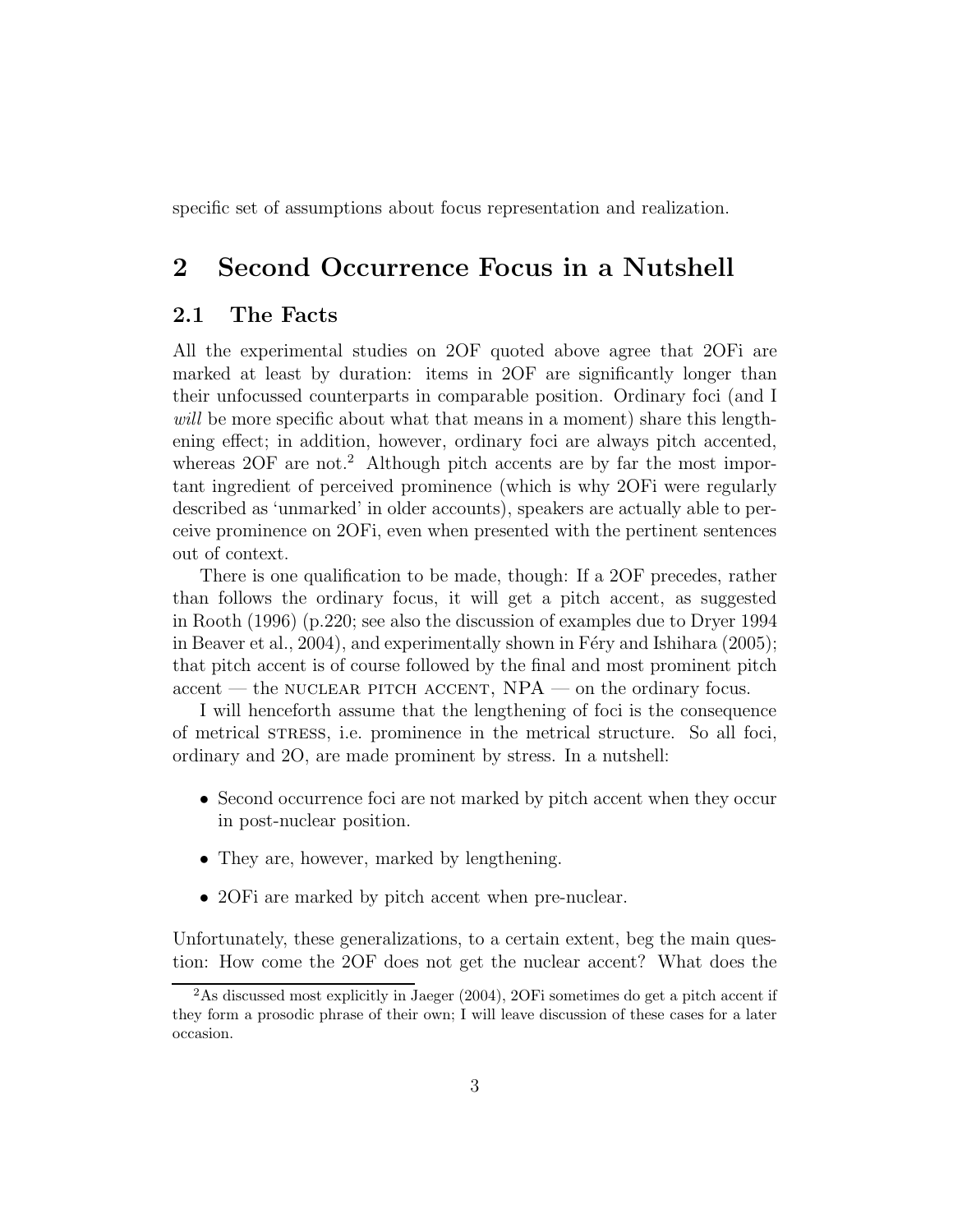element with the nuclear accent — the 'ordinary' or 'first occurrence focus'  $(1OF)$ , as it were — have, that the element in 2OF does not? Unless we answer that question, the first bullet point above simply restates the definition of nuclear accent. In short, we need a definition of 20F vis-a-vis 1OF that does not itself make reference to their prosodic realization. Once we have that, and only then, can we try to work the above generalizations into a theoretical account.

### 2.2 The Intuition, the Challenge, and a Preview of the Proposal

There is a prevalent intuition which can in one form or another be found in virtually all of the papers on 2OF mentioned. Since I take the same intuition as the starting point of the story I am going to tell, let me try to pinpoint it in a non-theoretical way here.

Second occurrence foci are generally previously mentioned, or, as I will say adopting the terminology of, among others, Schwarzschild (1999), Given. Ostensibly that is why they don't need to be accented. On the other hand, they are focussed (since they are associated with a focus sensitive particle), which requires some kind of prosodic prominence, here: stress, realized most significantly by lengthening. Thus the basic intuition.

The first and main challenge in formalizing this intuition is, as I will show in 3.1 below, that Givenness does not reliably tell 2OFi from ordinary foci. In particular, while all 2OFi are Given, not all Given foci are unaccented, or '2O'.

My suggestion will be that the crucial distinction is between foci whose domain is maximal, i.e. the entire sentence, and foci whose domain is smaller. A focus with a non-maximal domain will potentially be realized as a 2OF. What complicates matters a bit is that the distinction between foci with maximal v. non-maximal domains cuts across the Given/New distinction, and that some foci have more than one domain; so clarifying the proposal requires a close look at focus representation and interpretation.

The second challenge is to explicate why the 1/2OF (or maximal/nonmaximal domain F) distinction yields the prosodic consequences it does: Stress for all foci, pitch accents for all 1OFi, but for 2OF only if they precede a 1OF. Here, the account I will offer involves two steps.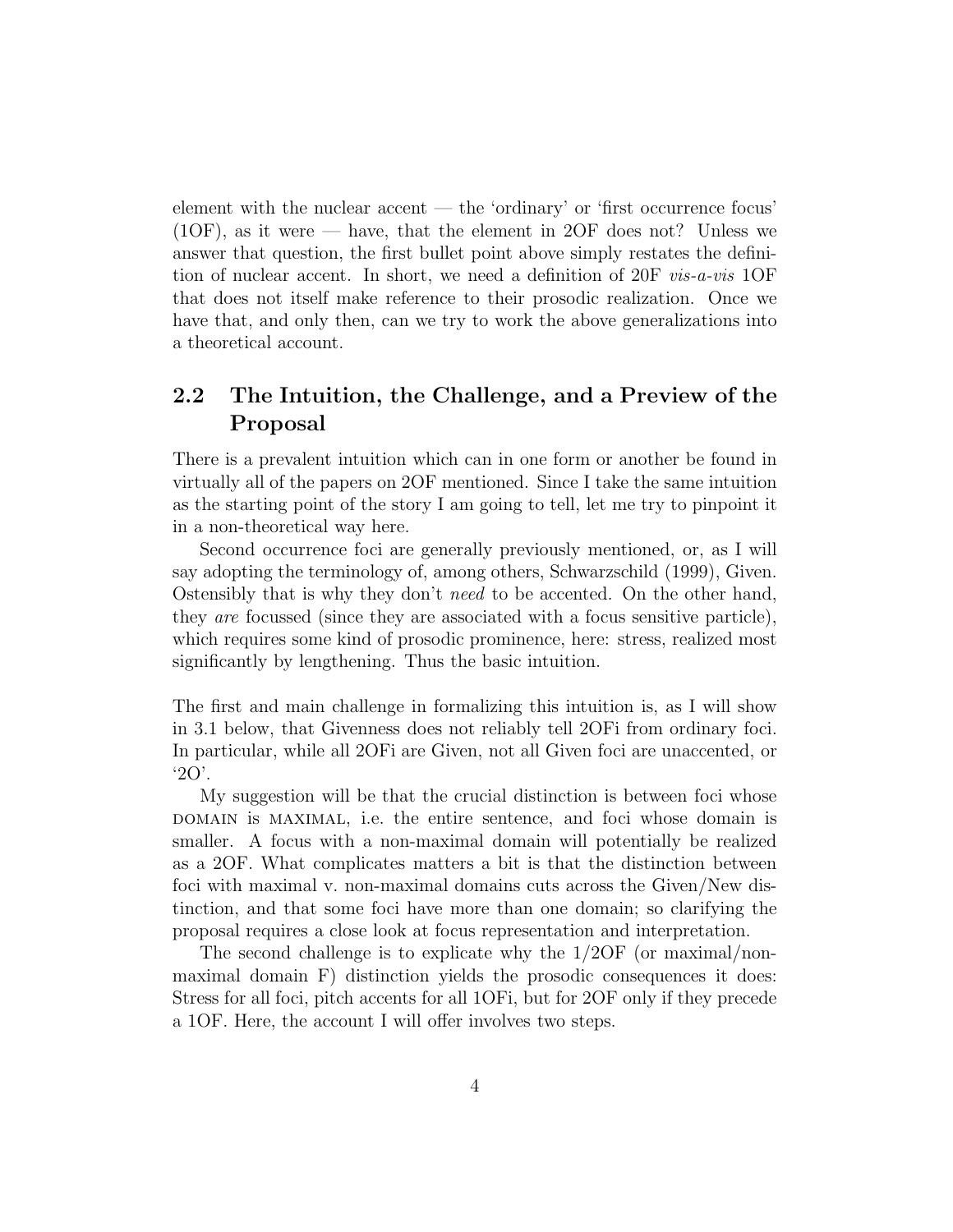First, perhaps obviously, stress, rather than accent, is the basic realization of focus: the metrical structure of a sentence will be constructed in such a way that focussed elements are metrically strong, i.e. receive phrase level or sentence level stress (I will formalize this more below) — a position independently advocated in Truckenbrodt (1995, 1999) (and, following that work Büring and Gutiérrez-Bravo, 2001; Samek-Lodovici, 2002, among others). Pitch accent assignment then proceeds 'mechanically', as it were, given the prosodic structure; it does not 'see' features like  $F(ocus)$ , or any aspect of syntactic structure for that matter.

The second step is that foci with a non-maximal domain are banned from bearing sentence-level stress (and thus indirectly from bearing the NPA). So if the last metrically strong element in a sentence is a 2OF, the NPA will 'shift' to the left, leaving the 2OF stressed (lengthened), but unaccented. If in pre-nuclear position, the 2OF will receive a (non-nuclear) pitch accent, just like any other metrically strong element.

Crucially, however, this effect will follow from my proposal without encoding the distinction between 1OFi and 2OFi in the representation at all, other than in their domains, which are given to us independently. There is, I claim, no theoretically significant distinction between 1OFi and 2OFi, or any other two types of foci such as Given and non-Given foci. Every focus comes with a domain, and that is all we need.

# 3 Predicting Second Occurrence Foci

#### 3.1 Given–New Does Not Correlate With 2OF–1OF

The intuitive story told above suggested to reconstruct the notion of 2OF as 'focussed and Given', whereas ordinary or first occurrence foci (1OF) would be 'focussed and new'. In this section I will show why this is not a tenable move.

It is well known that Given elements can be focussed in the classical sense, pitch accent and all:

(2) Who showed up last at John's party?

- a. Those German FRIENDS of John's  $\vert_F$  (showed up last at his party).
- b. JOHN<sub>F</sub> (showed up last at his party).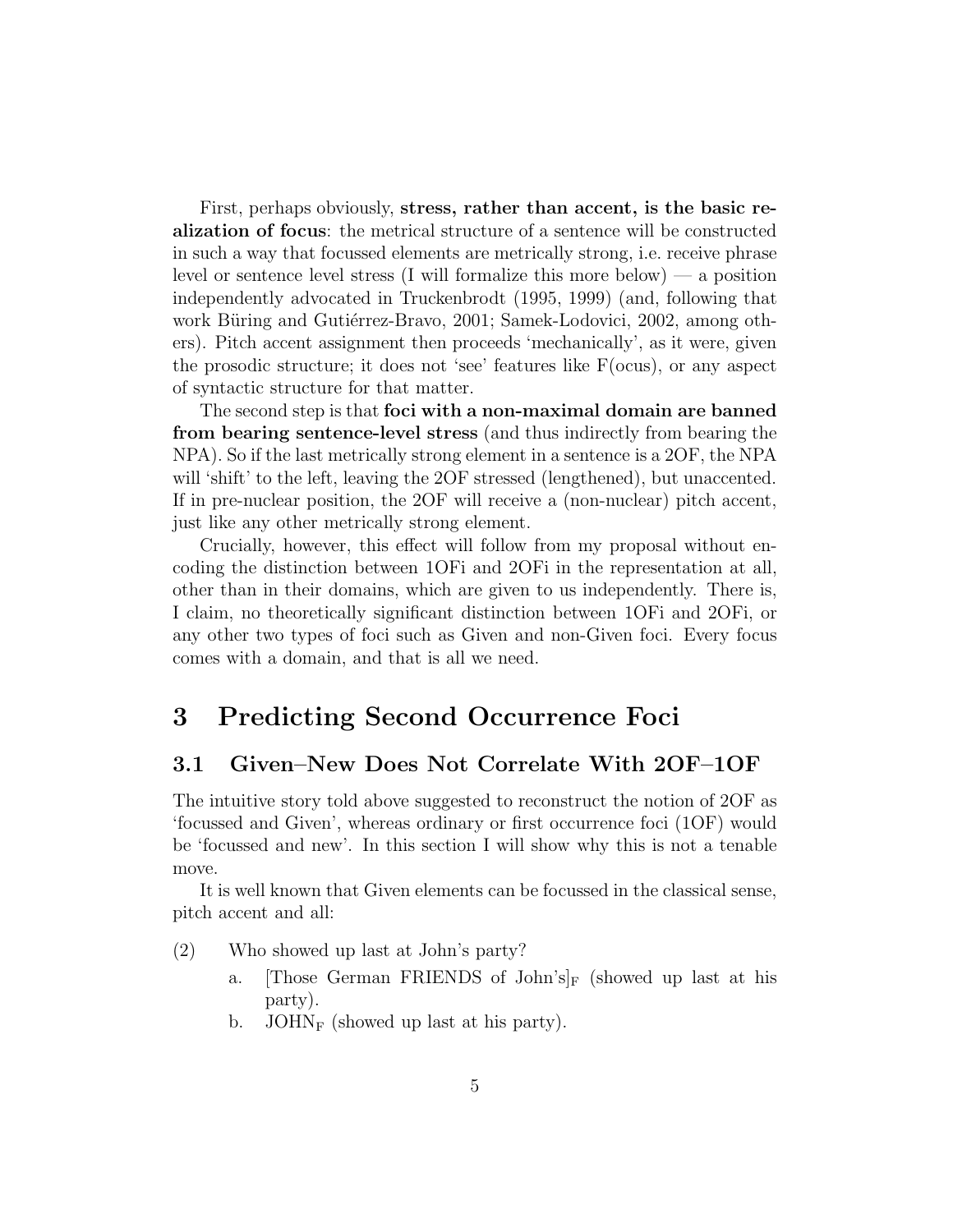Sentence  $(2a)$ , read as an answer to  $(2)$ , shows that  $(2)$  is in principle sufficient to license deaccenting (more accurately: non-accenting) of John; we interpret this to mean that *John* is Given after uttering  $(2)$ .  $(2b)$  then shows that despite being Given, John can be, and in fact has to be, accented if it is focussed. The same effect can be seen in (3):

(3) Bob was completely drunk at John's party.  $-$  No, JOHN<sub>F</sub> was completely drunk at his party.

Note that John in (2b) and (3) is assumed to be focussed because it is the answer to the preceding wh-question, and the element that is corrected, respectively, not because it is associated with any focus sensitive particle. Such foci are usually referred to as FREE (as opposed to bound or associated) foci. But as (4) shows, associated foci can be Given, too:

(4) John is having a party. But only  $JOHN_F$  knows when and where.

I will return to the rationale behind such 'Given foci' in subsection 3.2 below. For now simply note that they can bear the nuclear pitch accent in sentences with 2OF:

- (5) (Many people only drank juice at John's party.) Even JOHN only drank juice at his party.
- $(6)$  Our grad students only quote the faculty.  $\sim$  No, the FAculty only quote the faculty.
- (7) Whose students don't even quote Smith? SMITH's students don't even quote Smith.

So in, say,  $(5)$ , juice is the 2OF as before, and *John* is the '1OF', except that it does not actually occur for the first time. Since 'first occurrence focus' thus seems an inapt name, even in scare quotes, I will henceforth descriptively use the term primary focus for the focus that bears the NPA. So what this section has shown is that the difference between primary focus and 2OF can not generally be reduced to the latter being focussed and Given, while the former is focussed and non-Given. Likewise, while all 2OFi in our examples are bound, this doesn't set them apart from primary foci either, which can be bound as well.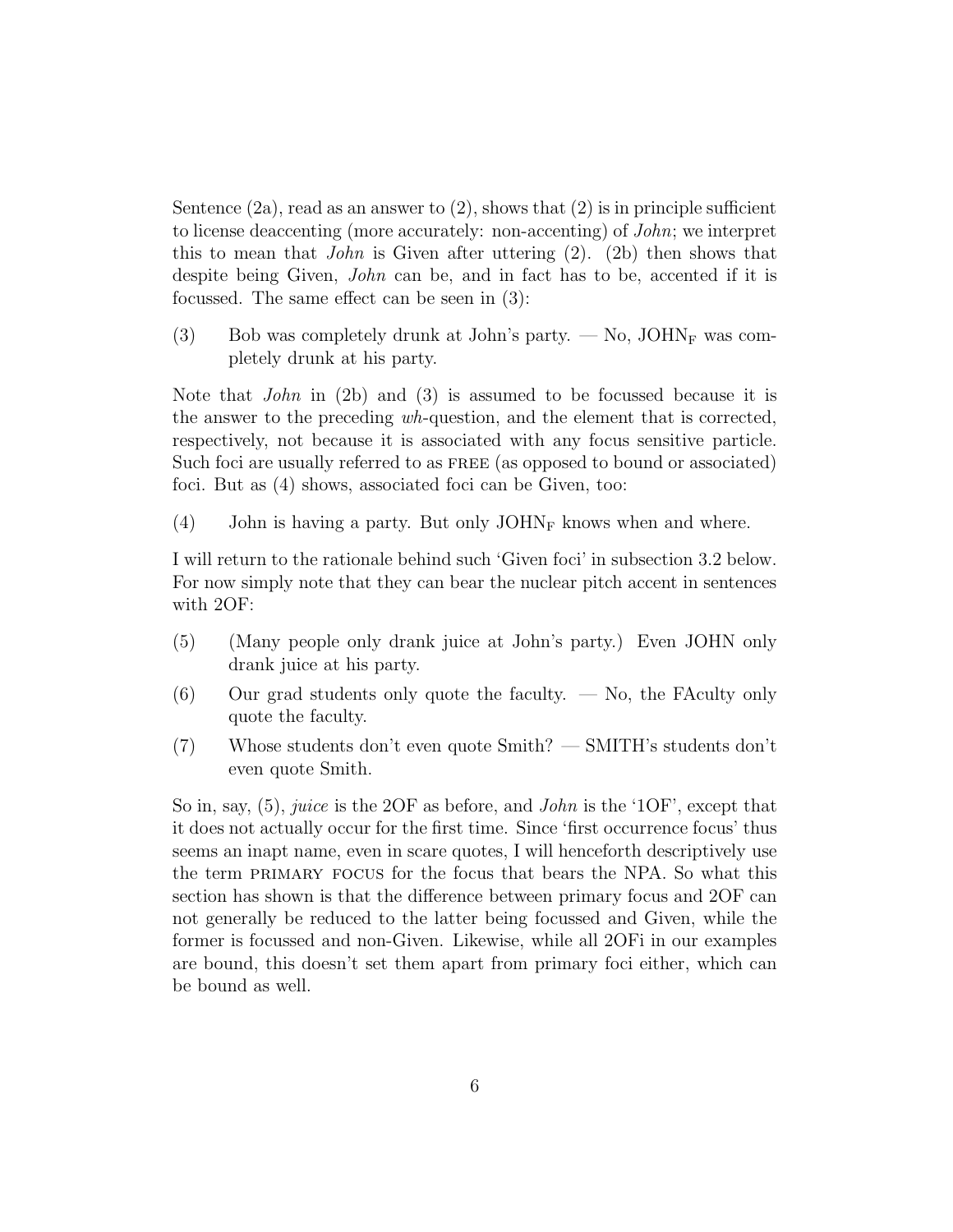#### 3.2 The Domain Theory of Primacy

What does that leave us with? An interesting suggestion made in various places in the literature is that determining if a focus will be realized as a 2OF has to do with the DOMAIN (or SCOPE) of the focus.<sup>3</sup> Intuitively, the focus whose domain or scope includes that of the other focus is the primary focus. I will henceforth use the term domain (of a focus), rather than scope, to avoid confusion. The main idea can then be stated as follows:

#### Domain Theory of Primacy

Among two foci in a sentence, the primary focus is the focus whose domain contains the domain of the other.

But how do we diagnose the domain of a focus? It seems plausible for the case of Q/A-focus as well as correction and contrastive focus (i.e. all free foci) that their domain should be the entire sentence. I represent this as follows:

(8) [ JOHN<sub>F1</sub> showed up last at his party  $\vert \sim_1 CC$ 

The notation is inspired by Rooth (1992), with indices added to the focus (for reasons that will become clear immediately). In a nutshell, by the semantics of ∼, we get a set of propositions of the form 'that x showed up last at John's party'. CC stands for a constant I call CONTEXTCONNECT, which says that there must be a salient antecedent in the context whose meaning is an element of the set of propositions introduced by  $\sim$ .<sup>4</sup> In plain words,

<sup>3</sup>This idea is most clearly articulated and even implemented in Jacobs (1991). In Jacobs's system, if  $F_n$ 's domain includes  $F_m$ 's, n will be smaller than m, which in turn will force the constituent containing  $F_m$  to be prosodically subordinated to that containing Fn. Indeed, Jacobs's system employs many of the same ingredients as the one I present here, including indexed foci and the idea that being a primary focus is, or at least can be, a function of being a free focus. Jacobs (1991) does not discuss 2OFi, and indeed does not at all discuss accenting, only metrical prominence. Yet, my proposal can be seen as a direct extension of Jacob's.

Rooth (1996) seems to be the first to mention scope of the associating operator as a determinant of primary/2OF status, but does not offer a full account of the phenomenon: "[2]OF . . . is apparently licensed by a special . . . discourse and/or syntactic configuration.  $\lceil \ldots \rceil$  [I]n all of the examples, there is another competing focus ... with wider scope." (p.214).

Scope, or more precisely: the question whether two foci belong to the same Chomskian phase is also mentioned as a factor determining prosodic subordination in Ishihara (2005).

 $\alpha^4$ ∼ CC is thus a thinly disguised version of the Givenness condition in Schwarzschild (1999); my reasons for implementing it like this will become clear below.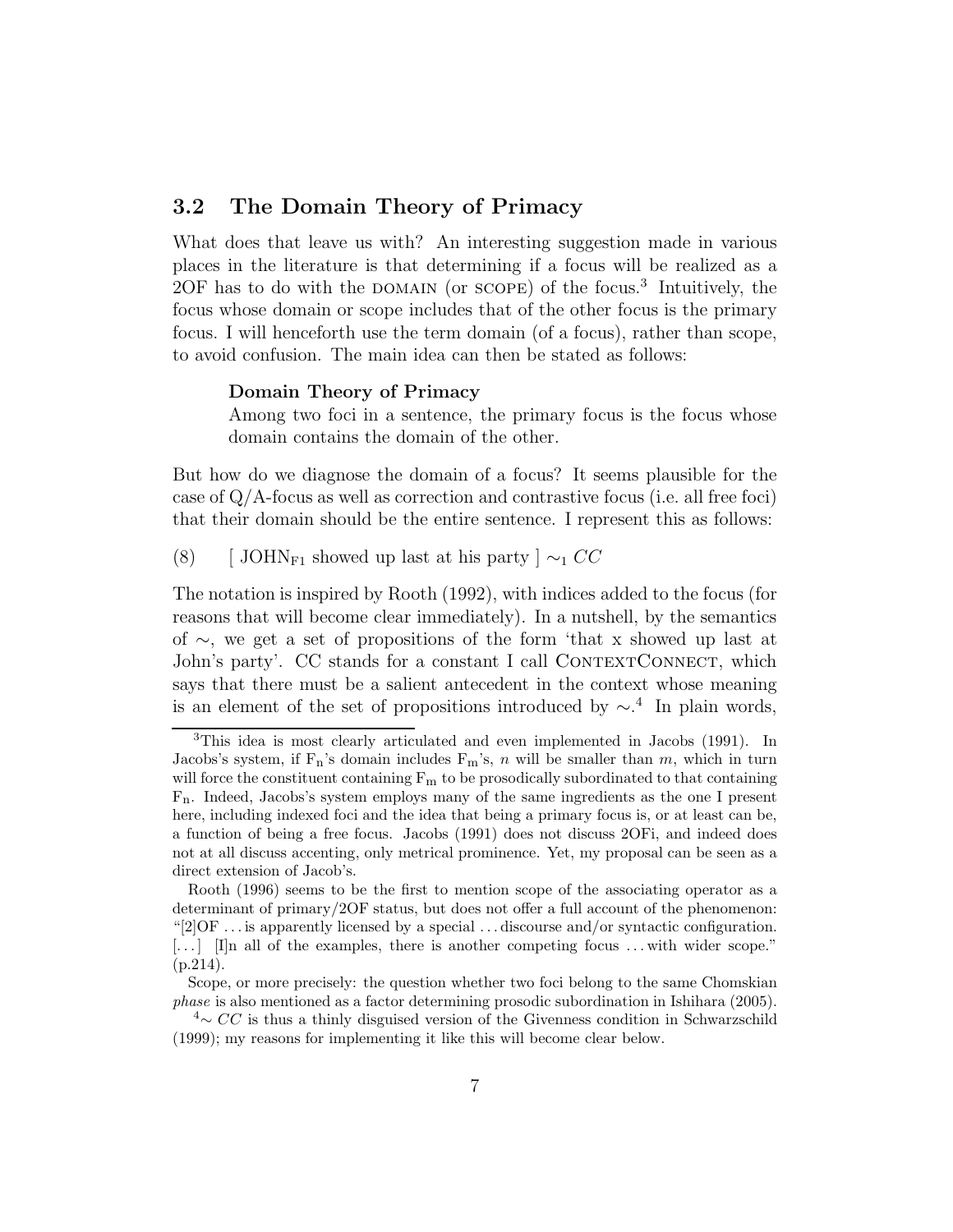$\sim$ <sub>1</sub> CC requires that there be an expression denoting a proposition entailing that x showed up last at John's party in the context. This could be a sentence like Frank showed up last at John's party, or, by assumption, the question Who showed up last at John's party. 5

The domain of a focus associated with a focus sensitive particle, on the other hand, will be smaller:<sup>6</sup>

(9) [ the FACULTY<sub>F1</sub> [ only<sub>2</sub> quote the faculty<sub>F2</sub>  $\vert \vert \sim_1 CC$ 

I've coindexed the focus on the object and the focus sensitive particle only to indicate that the position of only demarcates the domain of the focus associated with it. So we have a free focus F1, whose domain (marked by  $\sim_1 CC$ ) is maximal, i.e. the whole sentence, and an associated focus F2, whose domain is VP. Since the former domain includes the latter, by the domain theory of primacy, F1 will be the primary focus.

So we have derived that a free focus will get primacy over an associated focus. It is less obvious how to handle examples like (5), repeated below with ornaments, which has two associated (and Given) foci. Here it seems that neither focus's domain properly contains the other's:

(10) (Many people only drank juice at John's party.)  $\left[ \begin{array}{ccc} \text{Even}_1 & \text{JOHN}_{F1} \end{array} \right]$  only<sub>2</sub> drank juice<sub>F2</sub> at his party].

The c-command domain of even is the subject DP, and the c-command domain of *only* is VP. If these are the domains of  $F1$  and  $F2$ , respectively, neither contains the other, and it is unclear why F1 gets prosodic primacy over F2.<sup>7</sup>

<sup>&</sup>lt;sup>5</sup>The idea that free foci are associated with an inaudible root-level operator is of course not new, cf. Jacobs (1984, 1988, 1991/2), Krifka (1991/2) and von Stechow (1981) a.o.

<sup>6</sup>This is where we need indexed foci; otherwise we couldn't express that the second occurrence of faculty is not associated with the sentence level ∼1. Rooth's original proposal does not index foci: an operator will automatically associate with any foci in its domain (unless there is another operator intervening; I omit details here). Explicit semantics for indexed foci are already available, however: Jacobs (1991); Krifka (1991/2) within a structured meanings framework, Kratzer (1991); Wold (1996) within a multidimensional framework.

<sup>&</sup>lt;sup>7</sup>One might suspect that the *semantic scope* of *even* in  $(10)$  is in fact the entire sentence. If we understand the domain of a focus to be the semantic scope of the operator it is associated with, the domain of F1 does include that of F2 and the primacy of F1 over F2 is explained. But as (i) shows, this won't work in general: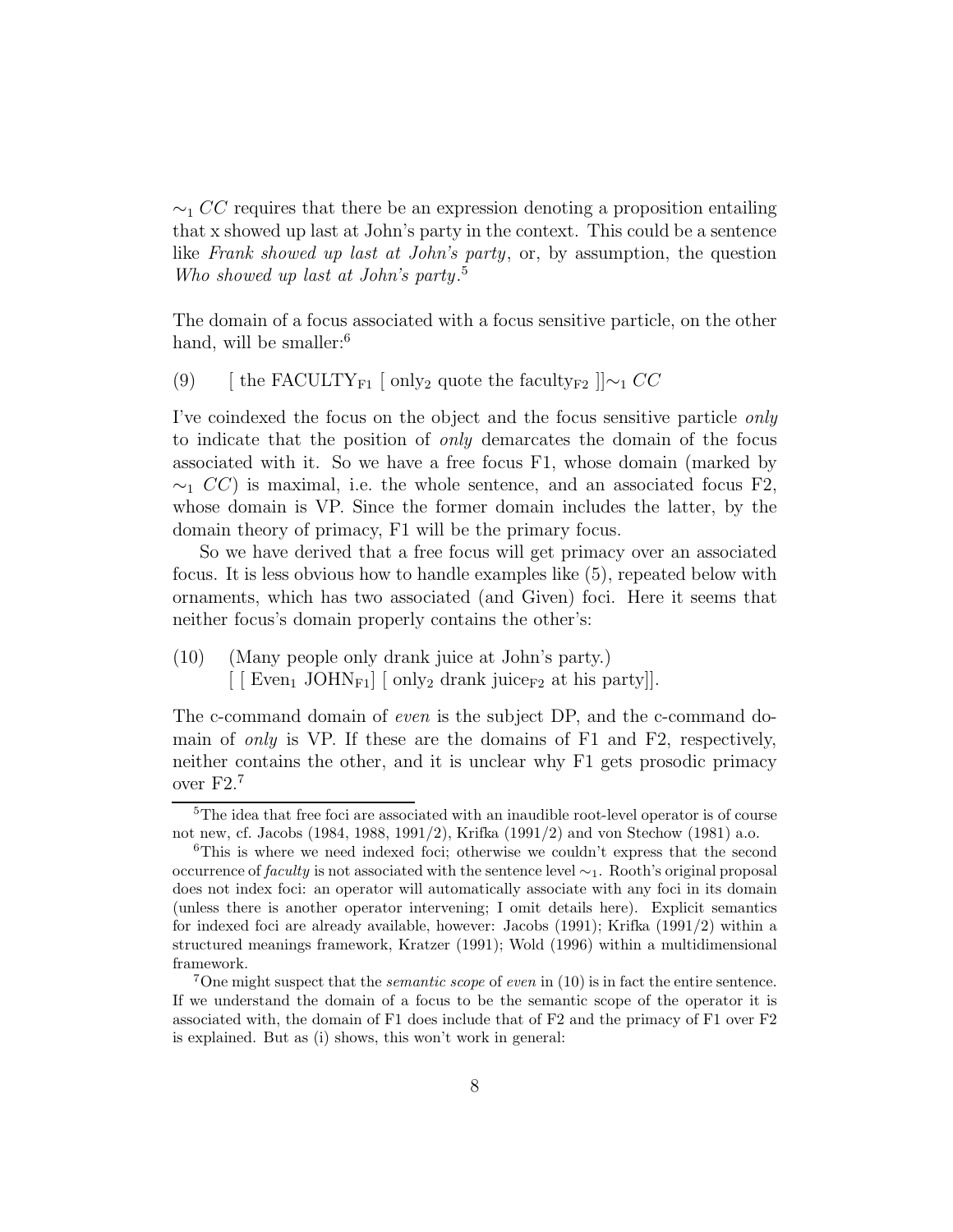I propose that, in addition to being an associated focus, F1 is also a free, sentence-wide focus. Generally, primary foci are always free foci. On this view, a complete representation of  $(10)$  will look as in  $(11)$ :<sup>8</sup>

(11)  $\left[ \begin{array}{cc} \text{[even]} & \text{JOHN}_{F1,3} \end{array} \right]$  [ only<sub>2</sub> drank juice<sub>F2</sub> at his party]]  $\sim_3 CC$ 

Of course we need to explain why F1 doubles as the free sentence focus, rather than F2; otherwise we haven't really explained why the nuclear pitch accent falls on *John*, rather than *juice*. Note that *John* is Given, so that can't be it. Note, too, however, that John would be accented in this sentence even if we drop all focus sensitive particles:

(12) (Many people only drank juice at John's party. For example,) JOHN drank juice at his party.

So we have reduced one question — why certain Given associated foci double as free foci — to another: why certain Given elements are free foci. And fortunately, we can rely on a rich body of literature to address that latter question. I will follow the story in Schwarzschild (1999) to explain the selection of a Given focus among a set of Given items, which goes like this: it is not Given in the contexts in (10) and (12) that (even) John (only) drank juice at his party. Nor is it Given that (even) John drank (only) something at the party. What is Given is that someone drank (only) juice at John's party. Thus, marking F1 as sentence focus is the cheapest way of making the whole sentence Given.

The semantics of ContextConnect sketched above derive this: When coindexed with  $John$ , as in (11), it requires that there be a salient antecedent expressing a proposition of the form 'that (even) x drank (only) juice at

<sup>(</sup>i) (We all agreed that Sam's mother loves Ernie.) Only<sub>1</sub> John<sub>F1</sub> suggested that Sam's mother also<sub>2</sub> loves Sue<sub>F2</sub>. And only<sub>1</sub> John<sub>F1</sub> suggested that Sam's mother also<sub>3</sub> loves  $SAM<sub>F3</sub>$ .

The nuclear accent is on the final Sam. But obviously, the domain of the operator Sam is associated with, also, is much smaller than, and properly contained in, the semantic scope of only, which is the whole sentence; and this holds regardless of whether you consider the syntactic or semantic scope of also.

<sup>8</sup>Jacobs (1991) uses structures that express the very same intuition, cf. e.g. his structures S2–S4 and discussion thereof (p.4f). He does not, however, discuss what determines the choice of free foci in that paper (i.e. try to answer the question we are asking right below), and indeed some of his examples, e.g. S4 (p.5) suggest that he does not assume subordinated, non-free foci to be accentless in general.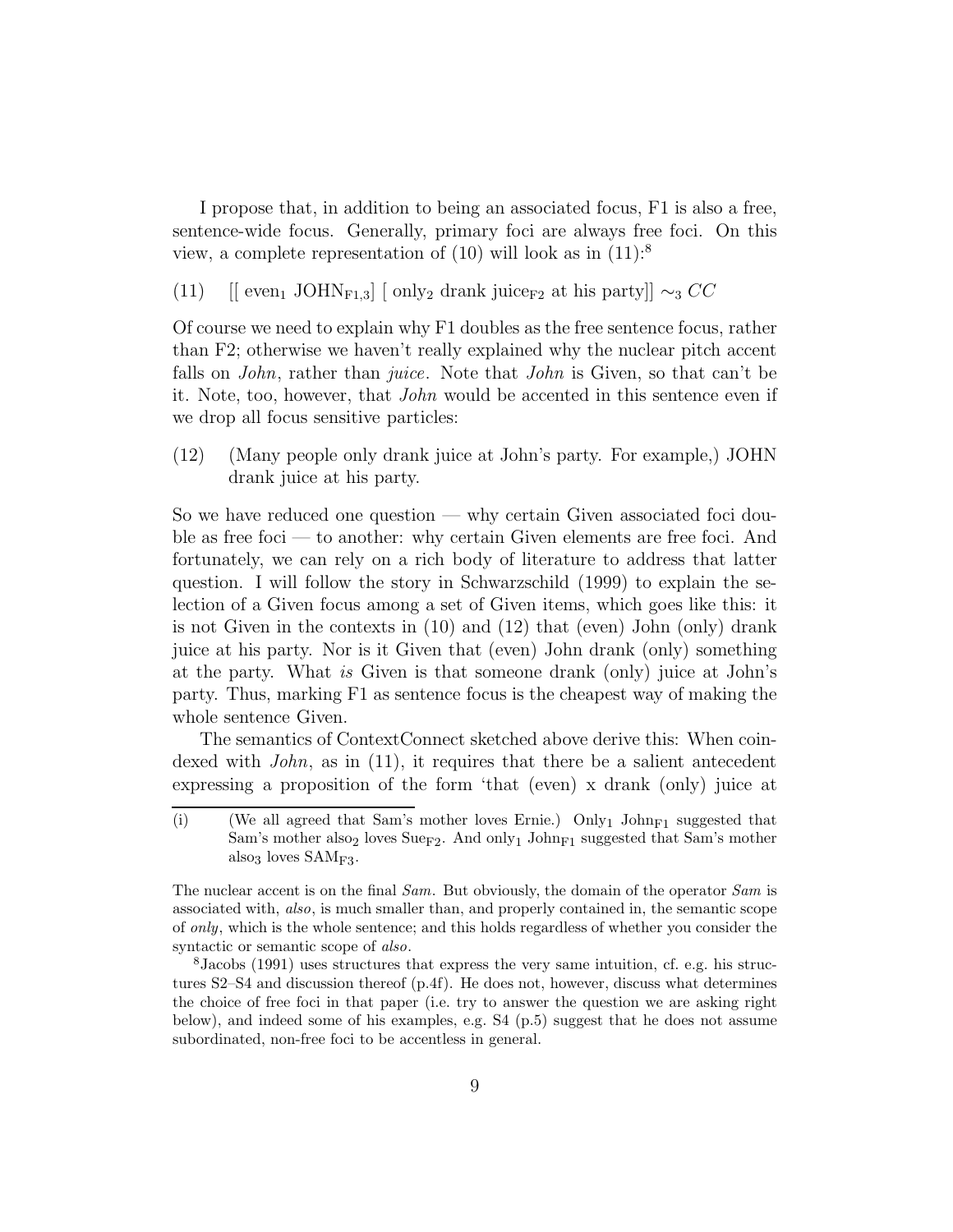John's party' in the context, which there is in (10). If we coindexed CC with juice, on the other hand, it should be the case that a proposition of the form 'that (even) John (only) drank x at John's party' is around in the context, which isn't the case. If you will, ContextConnect selects a focus at the sentence level with an eye on contrast with previous utterances, regardless of Givenness at the word level.<sup>9</sup>

Explicating the notion of free focus in terms of Givenness derives another result: Any associated focus that is not Given will automatically have to be a free focus. Put differently, non-Given foci will never be realized as 2OFi. For example, the following is not acceptable without an accent on grad students:

 $(13)$  (Who only quotes the faculty? — Let's see,) the FACULTY only quote the GRAD students.

We can note immediately that 'x only quote the grad students' is not Given; therefore, additional F-marking is required to satisfy ContextConnect. The correct representation is (14):

(14) [ the faculty<sub>F1</sub> only<sub>2</sub> quote the grad students<sub>F1,F2</sub>  $\sim$ <sub>1</sub> CC</sub>

Now both faculty and grad students are free foci, and the NPA goes to the final one (the last fact will follow once I have explicated my assumptions about focus realization in section 4 below). Crucially, all of this follows without representing Givenness and Focus separately. Any non-Given element will end up being a free focus, and thus won't be realized as a 2OF.

To sum up, free foci are foci with a MAXIMAL DOMAIN: the whole sentence. Formally, free foci are associated with the root level operator ∼  $C(on text)C(onnect)$ . ContextConnect requires that the sentence as a whole be contrastive with some previous utterance. A free focus will win primacy over an associated focus, whose domain is non-maximal. If a sentence has two associated foci, the primary one will be the one that is also a free focus.

<sup>&</sup>lt;sup>9</sup>We also have to explain why CC can't be coindexed with *both* elements, *John* and juice, which would also meet the conditions above, but yield the wrong accent pattern with a pitch accent on *juice*. Any standard story about excluding 'over-focussing' will do here, for example AVOID F as in Schwarzschild (1999).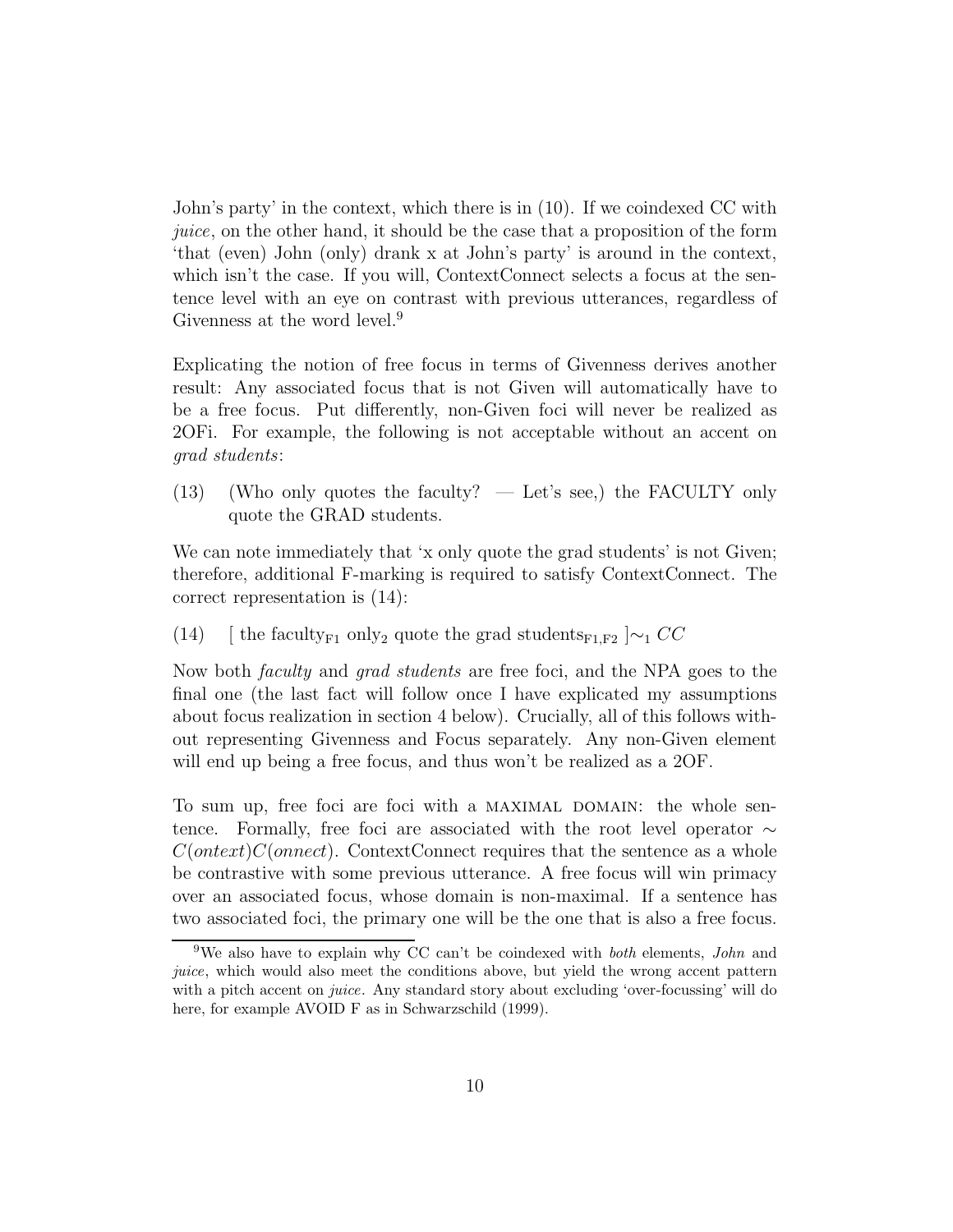# 4 Deriving the Domain Theory of Primacy

I will now show how the Domain Theory of Primacy can be derived from a general theory of focus realization. Consider again our perennial example:

(15) Many people only drank water. Even John only drank water.

The representation for the second sentence I suggested is repeated in (16):

(16) [even<sub>1</sub> John<sub>F1,F2</sub> only<sub>3</sub> drank water<sub>F3</sub>] $\sim_2 CC$ 

Let us now state the principles according to which metrical structure is built. Most important for our purposes is the principle which ensures metrical prominence for focussed elements, which is given in (17):

(17) FocusProminence: If P is the domain of a focus sensitive operator O, the most prominent element in P is a focus of O.

The name FocusProminence is borrowed from Truckenbrodt (1995), who introduces a similar principle. I use '(focus sensitive) operator' as a cover term for focus sensitive particles and  $\sim CC$ . To be on the safe side, I also give a formal definition of the notion of domain:

(18) Domain of a Focus/an Operator: P is the domain of a focus F and the domain of its operator O iff P is the biggest constituent containing F, but excluding O.

Let us apply this to  $(16)$ . The domain of *only* is VP, which contains precisely one focus, water, which, by  $(17)$  wants to be maximally prominent in VP.<sup>10</sup> This is achieved by assigning phrase level prominence to it, making it the metrically strongest element in VP:

(19) only<sub>1</sub> drank water<sub>F1</sub>

 $10$ This idea is aired for example in Rooth (1996); to the best of my knowledge, it has never been elaborated on: "[W]ithin the scope of a focus interpretation operator, the corresponding F is the most metrically prominent [sic] element. Depending on other factors, this prominent element might or might not surface with a pitch accent. [. . . ] At present, we are not in a position to say why this is so; it might be the result of the mapping between syntax and phonology, the presence of pitch accents being sensitive to . . . factors such as discourse anaphoricity." (p.219)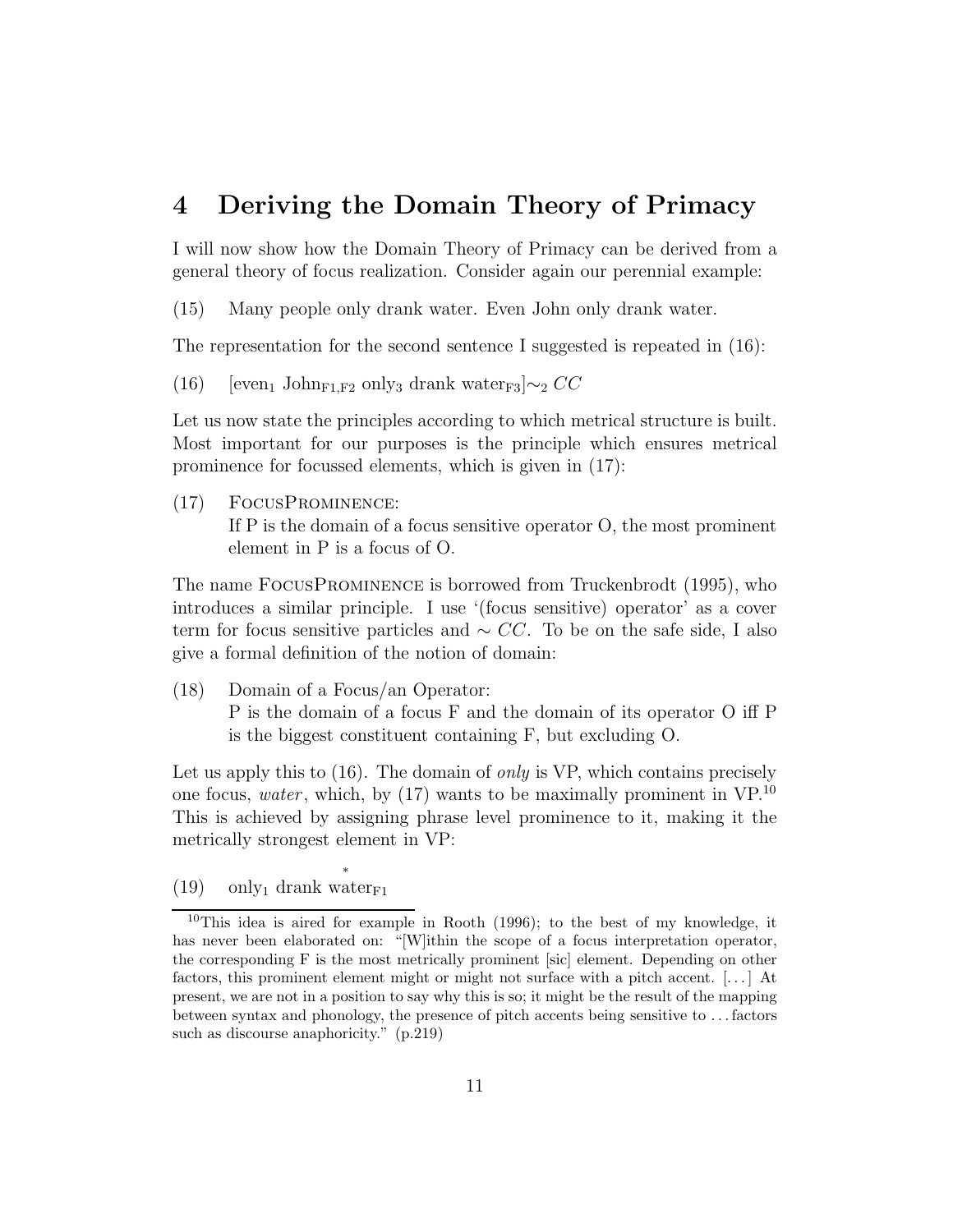The domain of even is the subject DP, whose sole focus is *John*. By giving John phrase level stress,  $(17)$  is met for the subject domain.<sup>11</sup> Crucially, *John* is also the focus of  $\sim_2 CC$ , whose domain is the entire clause. By (17) John needs to be maximally prominent in it, in particular more prominent than *water*, which means it needs to bear sentence level (nuclear) stress. The following structure results:

(20) [Even J  $\sum_{n=1}^{\infty}$  only<sub>1</sub> drank water<sub>F1</sub>]∼<sub>2</sub> CC

The actual accent pattern is now derived by the following simple stress-toaccent rule:

(21) Stress-to-Accent-Rule:

\*

Assign a pitch accent to the strongest/nuclear stress and to every metrically strong syllable preceding it.

(22) [Even John<sub>F2</sub> only<sub>1</sub> drank water<sub>F1</sub>]∼<sub>2</sub>  $CC$ PA \*

How does this framework handle sentences with more than one free focus? Consider first an example without focus sensitive particles:

(23) Frederick the Great spoke French to his family, and German to his horses.

Concentrating on the last bit, both German and (to) his horses are free foci:

(24) [... German<sub>F1</sub> to his horses<sub>F1</sub>] $\sim_1 CC$ 

According to (17), either one of them could legitimately become most prominent in the domain of  $\sim_1 CC$ . As a matter of fact, the last one has to be. Why is that?

I assume, following much work in prosodic phonology, that sentence level prominence, NUCLEAR STRESS (NS), in metrical structure marks the head of

<sup>&</sup>lt;sup>11</sup>A legitimate question is whether  $John$ , even without phrasal stress, would be maximally prominent in the domain of *even*. Since *John* is also the focus of ∼  $CC$ , nothing hinges on this in the present case.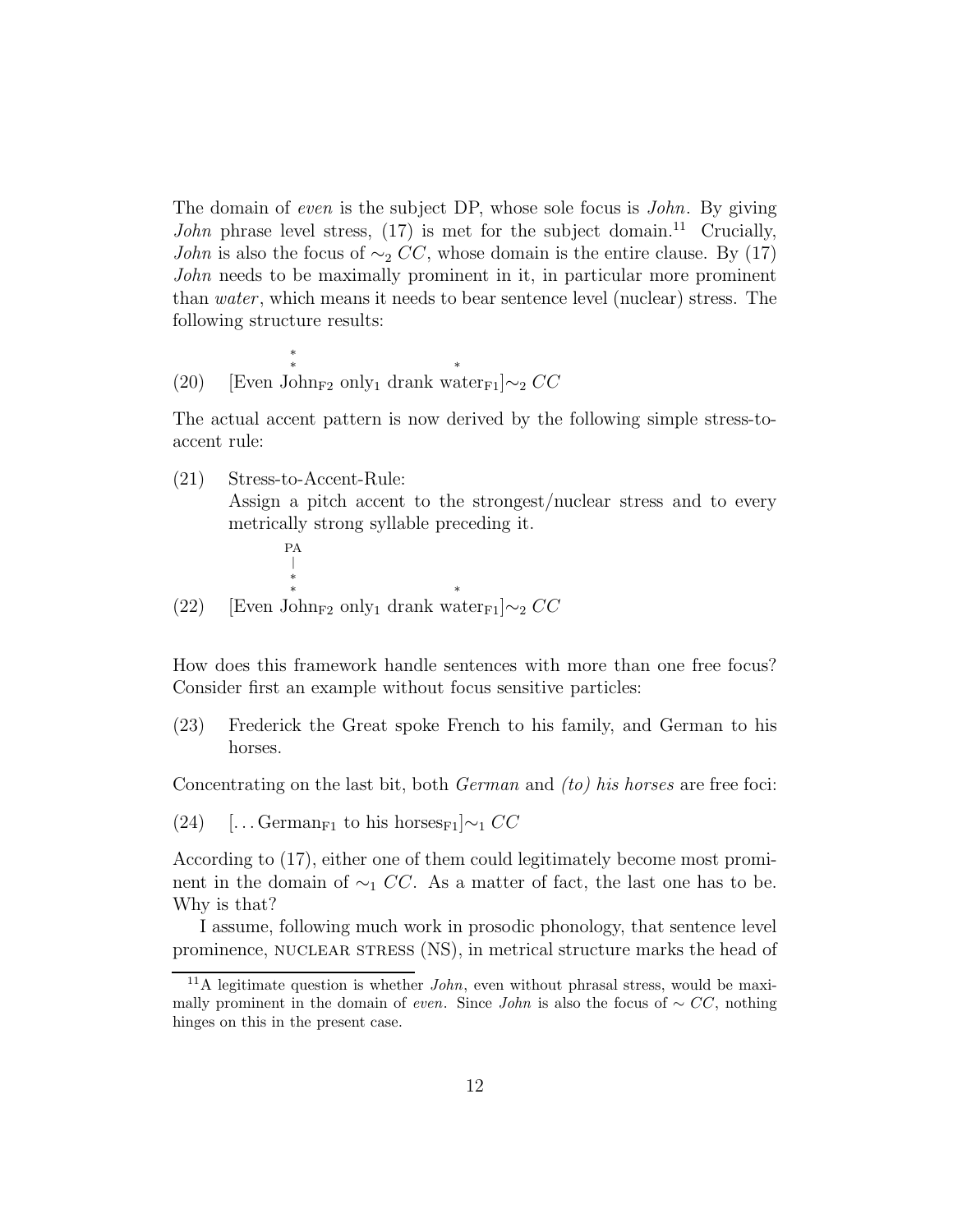a prosodic constituent, the intonational phrase (IP). In the unmarked case, the head of IP wants to be aligned with the right edge of IP, as stated in the following constraint (cf. Truckenbrodt, 1995):

 $(25)$  IP-HEAD-RIGHT

The head of the intonational phrase is the rightmost stress (at the next lower level) within IP.

Note that IP-HEAD-RIGHT is violated in 2OF structures such as  $(20)/(22)$ above, where the head of IP (sentence level stress) is the penultimate phrasal level stress. We interpret this to mean that FocusProminence (17) is a stronger constraint than (25) (in fact, FocusProminence is inviolable, as we will see below). (25) will 'push' the NS to the right where there is a choice, i.e. when there are two elements that would satisfy FocusProminence if made maximally prominent, as in (24).

IP-Head-Right also provides the missing piece in our explanation of why non-Given elements are never realized as 2OFi. Consider, for example, (26), a variant of our earlier (13):

(26) (Many people only drank non-alcoholic drinks at John's party.) Even JOHN only drank SOY milk.

It is impossible to leave soy milk unaccented here. If you do, you have to accommodate that *soy milk* has been discussed before, or is the only nonalcoholic beverage there is.

I argued above that the correct representation for examples like this is (27):

(27) [even<sub>1</sub> John<sub>F1,F2</sub> only<sub>3</sub> drank soy mil $k_{F2,F3}$ ]∼<sub>2</sub> CC

Crucially, both John and soy milk are free foci in addition to being associated foci. This is because neither 'even John only drank y' nor 'even x only drank soy milk' are Given; but '(even) x (only) drank y' is, since it's Given that people only drank non-alcoholic beverages. Among these free foci, the rightmost one will be picked as the head of IP, in accordance with (25), yielding the structure (28a), rather than (28b):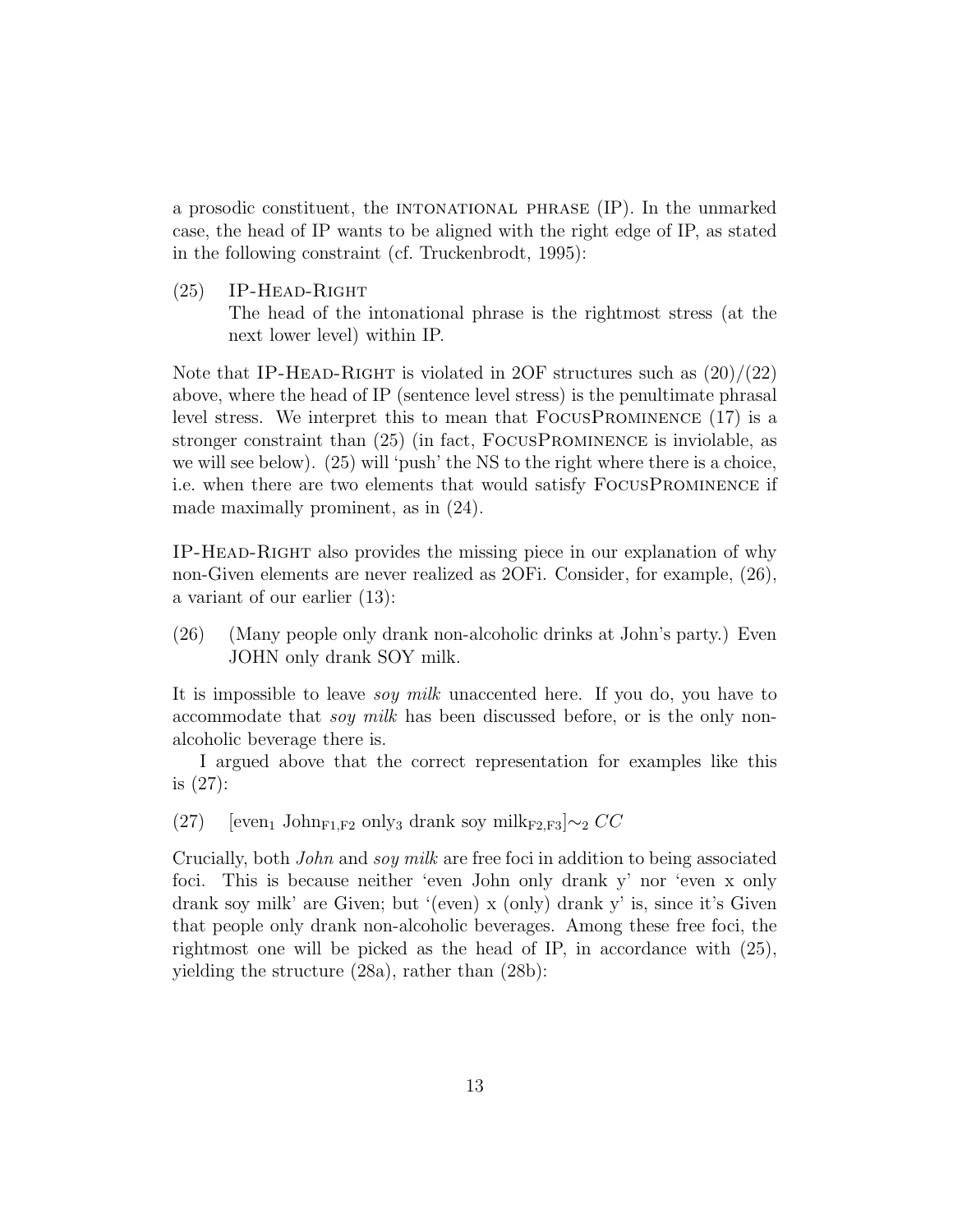

b.  $\#(\text{even John only Frank soy milk})_{IP}$ 

Note again that (28b) meets FocusProminence, since the maximally prominent element in the sentence is a focus of  $\sim_2 CC$ , so IP-HEAD-RIGHT is the crucial constraint to rule it out.

To sum up this section, we have derived the Domain Theory of Primacy from three principles regarding the syntax-to-prosody mapping: FocusProminence, the Stress-to-Accent Rule, and IP-Head-Right. It may seem no bargain to trade in one principle for three, but these three principles are in fact needed to derive the realization of regular focus patterns anyway, as I have shown in earlier work. So effectively we have gotten the Domain Theory of Primacy for free.

Before closing this section, let me explicate why I chose to define domains in (18) as the biggest constituent excluding OP (but including F), rather than the smallest constituent including OP and F. Consider (29):

(29) (He was arrested because he wore a straw hat?!!?!) — No, he was arrested because he ONLY wore a straw hat.

The nuclear accent in  $(29)$  falls on *only*. The focus of *only*, however, is a straw hat, and arguably, that DP does bear 2OF stress. This suggests a representation along the lines of (30):

(30) ... because he [ONLY<sub>2</sub>]<sub>F1</sub> wore [a straw hat]<sub>F2</sub>]
$$
\sim
$$
<sub>1</sub> CC

 $Only, being a free focus (it is Given that he wore a straw hat, but not that he$ only wore a straw hat), is maximally prominent within the whole sentence. A straw hat is the focus of only and is maximally prominent within the VP wore a straw hat, but crucially not within only wore a straw hat. So if only were part of its own focus domain (that is to say, the domain of  $only_2$  and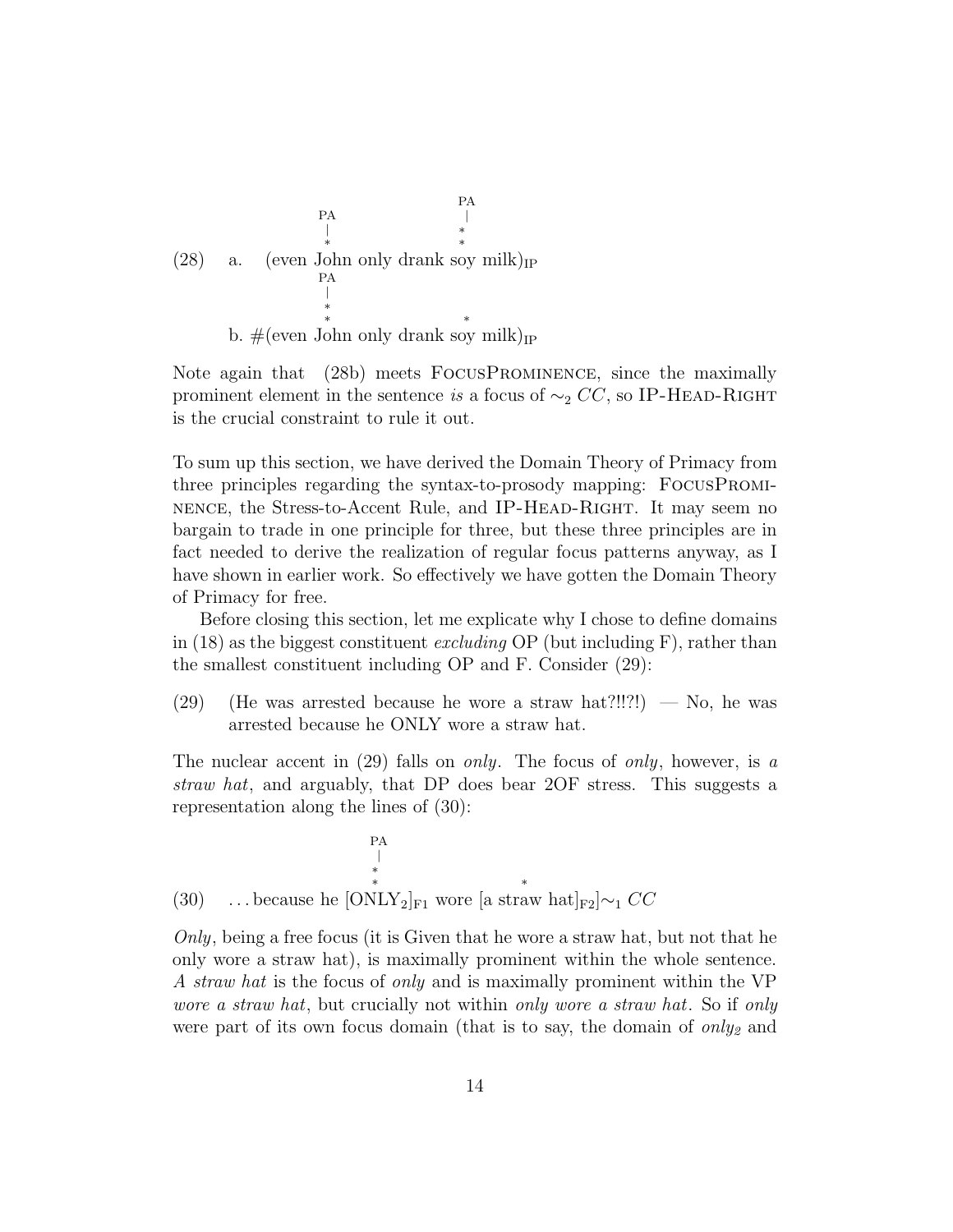F2), it would violate FocusProminence by being itself more prominent than its focus. Among other things, it would wrongly follow that a focus sensitive particle can never be maximally prominent in a sentence without automatically violating FocusProminence.

By defining the domain of the particle so as to exclude the particle itself, we avoid this unwelcome result: the domain of only<sub>2</sub> in (30) is wore a straw hat, and F2 is maximally prominent in that domain.

# 5 Additional Support for the Domain Theory of Primacy

#### 5.1 Crossing Dependencies Yield Ineffability

The account we have given here makes a prediction not made by any previous account: it should be impossible to have a primary focus occur within a 2OF's domain. Strikingly, this prediction is born out, as the following example, which Roger Schwarzschild (p.c.) brought up a couple of years ago, shows:

(31) What did John only eat in PAris? a.  $\#$ John only ate crêpes in PAris.

b.  $\#$ John only ate CREpes in Paris.

Neither (31a) nor (31b) is appropriate to answer the question in (31). (31a) seems to answer the wrong question, whereas (31b) wrongly asserts that John eats nothing other than crêpes while in Paris. Schwarzschild used this example to show that association with focus and question/answer focus both must be realized. If their demands clash, as in (31), where the answer focus should be on  $cr\hat{e}pes$ , but the associated focus must be *Paris*, the pattern becomes ineffable.

In the context of our present discussion, however, we should ask: Why can't Paris be a 2OF? It is Given (i.e. has a non-maximal domain), and it sits after the focus with the maximal domain. So why not accent  $c\hat{re}\rho es$  and merely stress Paris?

The present proposal provides a straightforward answer: The dependencies between the two foci and their operators cross. Consider the representation in (32):

(32) [John only<sub>1</sub> ate crêpes<sub>F2</sub> in Paris<sub>F1</sub> $\sim$ <sub>2</sub> CC</sub>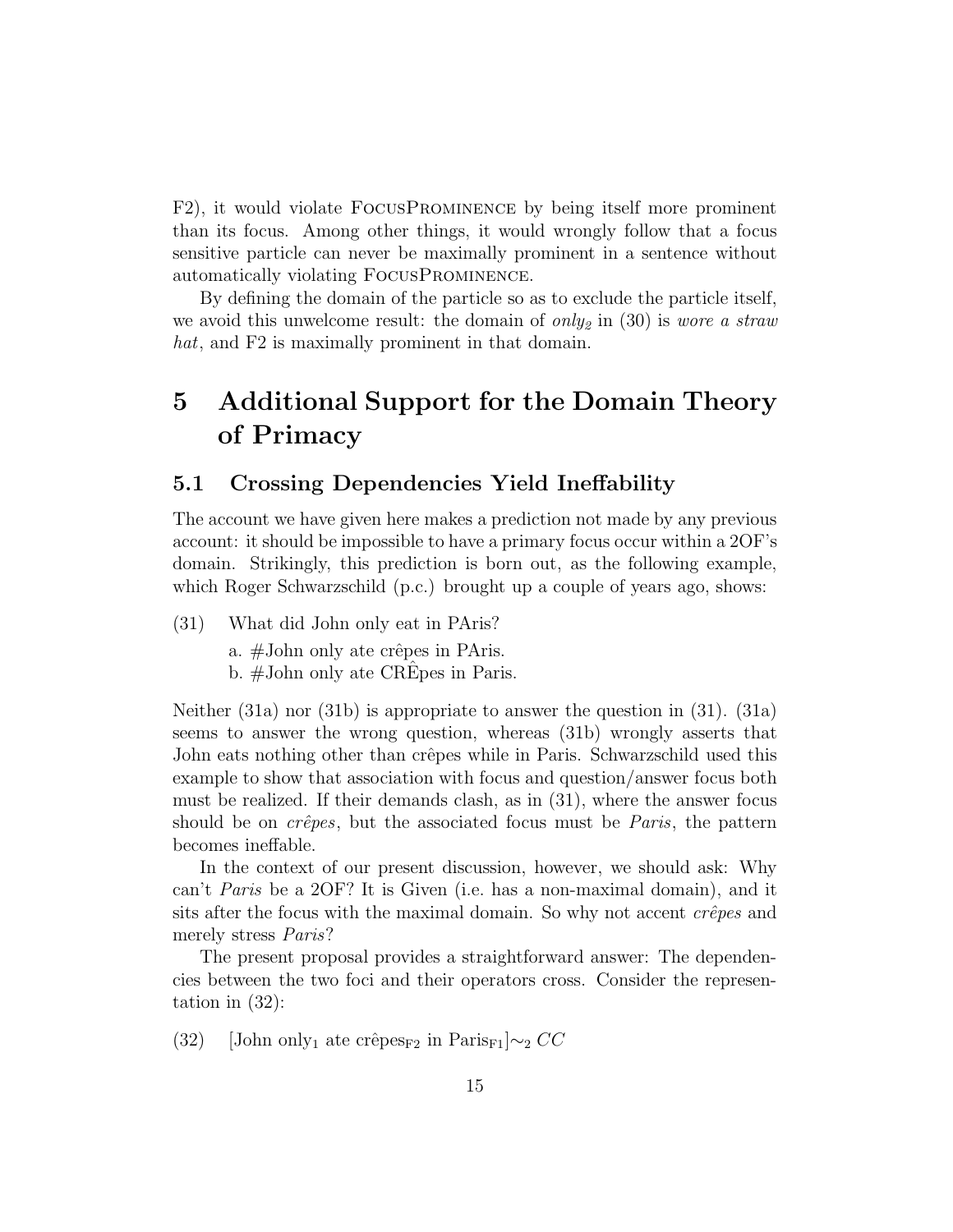By FOCUSPROMINENCE, the most prominent element in the domain of only, VP, must be a focus of only, which means: F1, Paris. But, also by Focus-PROMINENCE, the most prominent element in the domain of  $\sim_2 CC$  must be a focus indexed 2, i.e. F2,  $cr\hat{e}pes$ . But F2 is within the domain of F1, which means it can't possibly be less prominent than F2 within only's domain, but more prominent than F2 within the maximal domain.

If this is the correct explanation, one crucial property of all previous examples was that the free focus preceded not just the associated focus, but the entire domain of the associated focus (most easily seen from the fact that it preceded the focus sensitive particle itself). And indeed, to answer (31), we can change the linear order to get the same effect: $12$ 

- $(33)$  a. CREpes, John only eats in Paris.
	- b. It's CREpes that John only eats in Paris.

This state of affairs provides strong evidence for our treatment of 2OFi. Note that, for example, a theory that would exclusively refer to the Given v. New focus would not seem to be able to make this prediction.

#### 5.2 Semi-Crossing Dependencies

The trouble with Paris-type sentences like (31) disappears the moment we allow the associated focus to be a free focus in addition. Consider the following advice from Mr Manners:

(34) (One should only wear hats outside, just like) one should only wear SWEAT pants at HOME.

The last sentence in (34) is fine with accents on *sweat pants* and (the nuclear accent on) at home. Note that the configuration is almost the same as in the unacceptable (31) above, except that in (34) the PP, in addition to being associated with only, is also a free, contrastive, focus:

<sup>12</sup>As Lawrence Cheung (p.c.) pointed out to me, the question can also be answered by a simple  $CR\hat{E}pes$ . This suggests that the term answer is derived from a structure akin to (33a), as suggested in Merchant (2004). It also suggests that 2OFi can be elided. I suspect that the generalization is that a focus can be elided only if all operators it associates with are elided, too (virtually the same conclusion is reached in Han and Romero (2004), note 15 on p.199), but I don't have explored that systematically yet.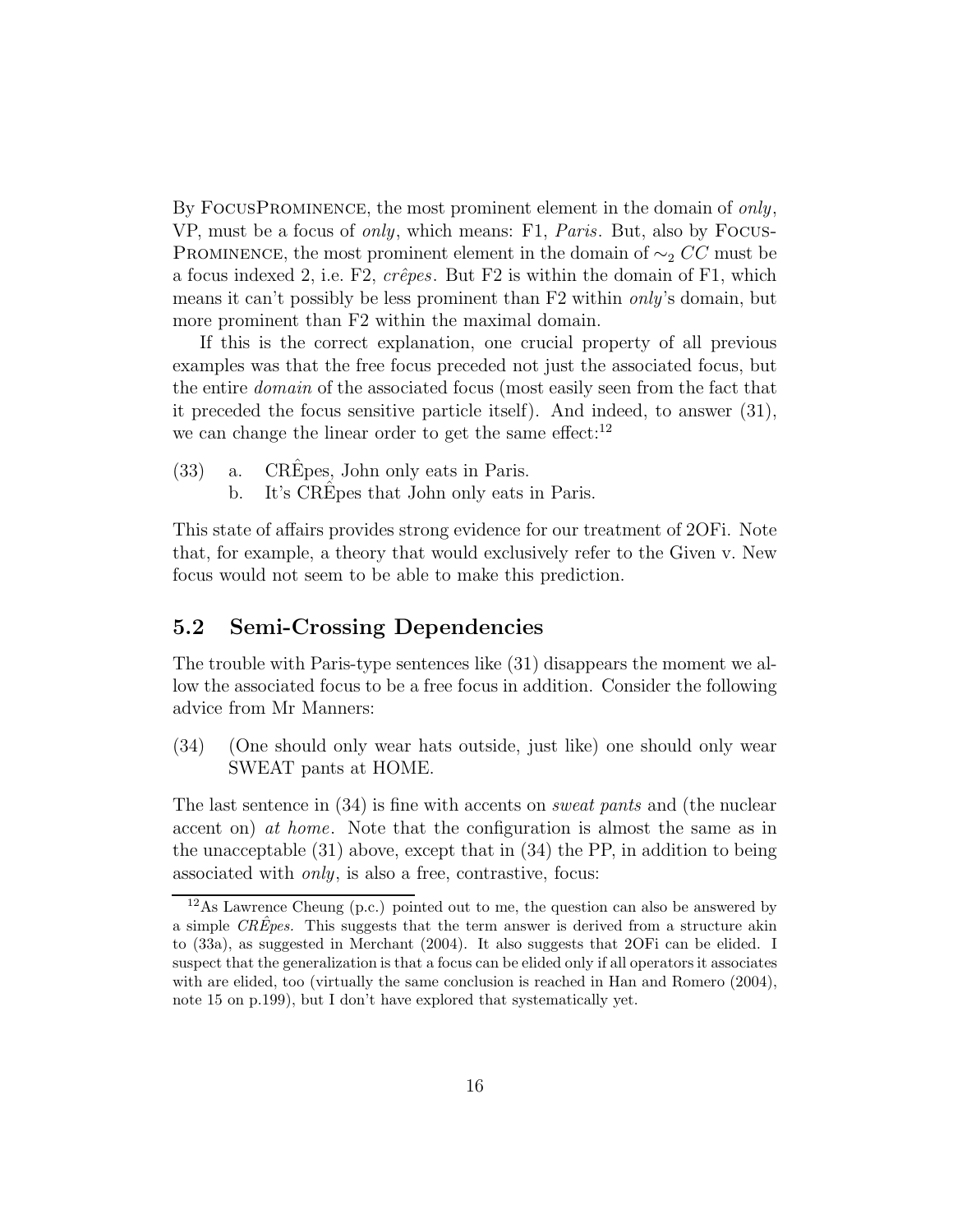(35) [ one should only<sub>2</sub> wear sweat pants<sub>F1</sub> at home<sub>F1,2</sub> ]  $\sim_1 CC$ 

We can make sense of this pattern:  $at home$  is a focus associated with only, and it is most prominent within only's domain, the VP. That's as it should be. The root level  $\sim_1$  has two foci associated with it, sweat pants and at home, and one of them is the most prominent in the root domain. That's as it should be, too; we have already seen that if an operator is associated with two foci, the linearly last focus with maximal domain ends up being nuclear, and this is what happens here, too.<sup>13</sup>

\*

In sum, we have seen that examples in which domains overlap provide additional evidence in favor of the domain theory of primacy. This concludes the main proposal of the present paper. Before summarizing, though, I'd like to spend the following section speculating about a refinement of the notion of domain.

# 6 Prosodic Focus-Domains?

We saw in section 5.1 above that the notion DOMAIN OF A FOCUS is crucial to explain when 2OF is (not) possible. For example, in (31) (What does John only eat in Paris? — # He only eats crêpes in Paris.), the problem, as we diagnosed it, was that the domain of the associated focus, VP, also contains a free focus. FocusProminence imposes irreconcilable demands on such a structure: the associated focus must be maximally prominent in VP, while the free focus, which is also within VP, must be maximally prominent in the whole clause. In other words, FocusProminence has the following generalization as a corollary:

(36) The domain of an operator O cannot contain a focus which is the focus of a higher operator O\*.<sup>14</sup>

<sup>&</sup>lt;sup>13</sup>It is not clear to me what triggers the rather strong accent on the other free focus sweat pants, which seems to correspond to an intermediate phrase head; but see section 6 below for some pertinent remarks.

<sup>14</sup>Unless the focus of O is also a focus of that higher operator, recall (35); an operator  $O^*$  is higher than O iff  $O^*$ 's domain contains O.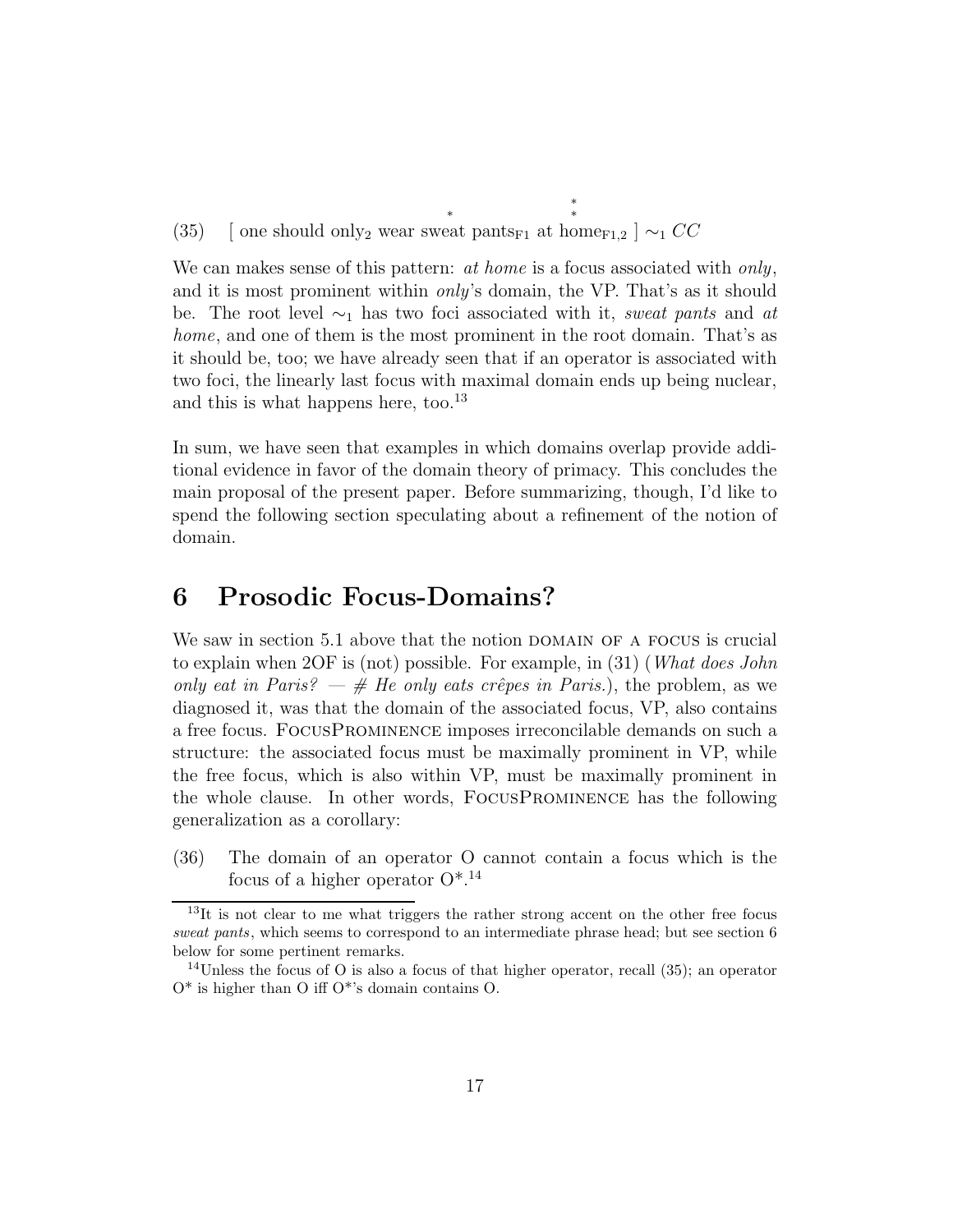So far we have assumed that the domain referenced here is the syntactic domain of  $O$  — the biggest syntactic constituent excluding  $O$  but not its foci, call this the SYNTACTIC POSITION. But given that prominence itself is a prosodic notion, we could also try to define the crucial notion of domain in prosodic terms, call this the prosodic position. One way to do this is as in  $(37)–(39)$ :

- (37) A set  $p = \phi_1, \ldots, \phi_n$  of prosodic phrases  $\phi$  at level i is a P-DOMAIN iff
	- a. p is contiguous (there is no material linearly between  $\phi_1$  and  $\phi_n$ that is not part of p), and
	- b. all elements in p are contained in the same prosodic phrase at level  $i + 1$ .
- $(38)$  A p-domain p CONTAINS a focus F iff all terminals belonging to F are contained in the elements of p.
- (39) A domain p is the domain of an operator O and its focus F iff p is the biggest p-domain that contains F but excludes O.

'Prosodic phrase' in (37) is meant as a cover term for IP, iP, and whatever phrase levels there are below iP. It is beyond the scope of this paper to explicate levels below iP in detail, so I will use unlabeled brackets to indicate prosodic phrases at those levels. Likewise, it is unclear what phonetic correlates of these lower level phrases we should expect to find, so the following discussion should be understood as merely an indication of what general structures we'd have to assume in order to make the prosodic domain story work, and to assess whether these seem at least plausible given our intuitions about prosodic units and breaks. Let us start with our standard example *even JOHN only drank juice at his party*; a possible structure for it is given in  $(40)$ :

(40) 
$$
\overset{\underset{(1,1)}{\left(\text{even}_1\right)}\left(\text{ohn}_{F1,3}\right)\left(\text{only}_2\right)}{\underset{(1,1)}{\left(\text{even}_1\right)}\left(\text{John}_{F1,3}\right)\left(\text{only}_2\right)}\left(\text{drank juice}_{F2}\right)\left(\text{at his party}\right)_{0}^{1_P}
$$

Here we have to assume two prosodic levels below iP which I agnostically called 0 and 1. We want *John* to be the domain of even/*John*, so it has to be its own phrase at some level (here: 0), so it can form a p-domain by (37), and it has to be separated from the rest of the sentence by a higher phrase boundary (i.e. grouped together with even) so it can be the biggest p-domain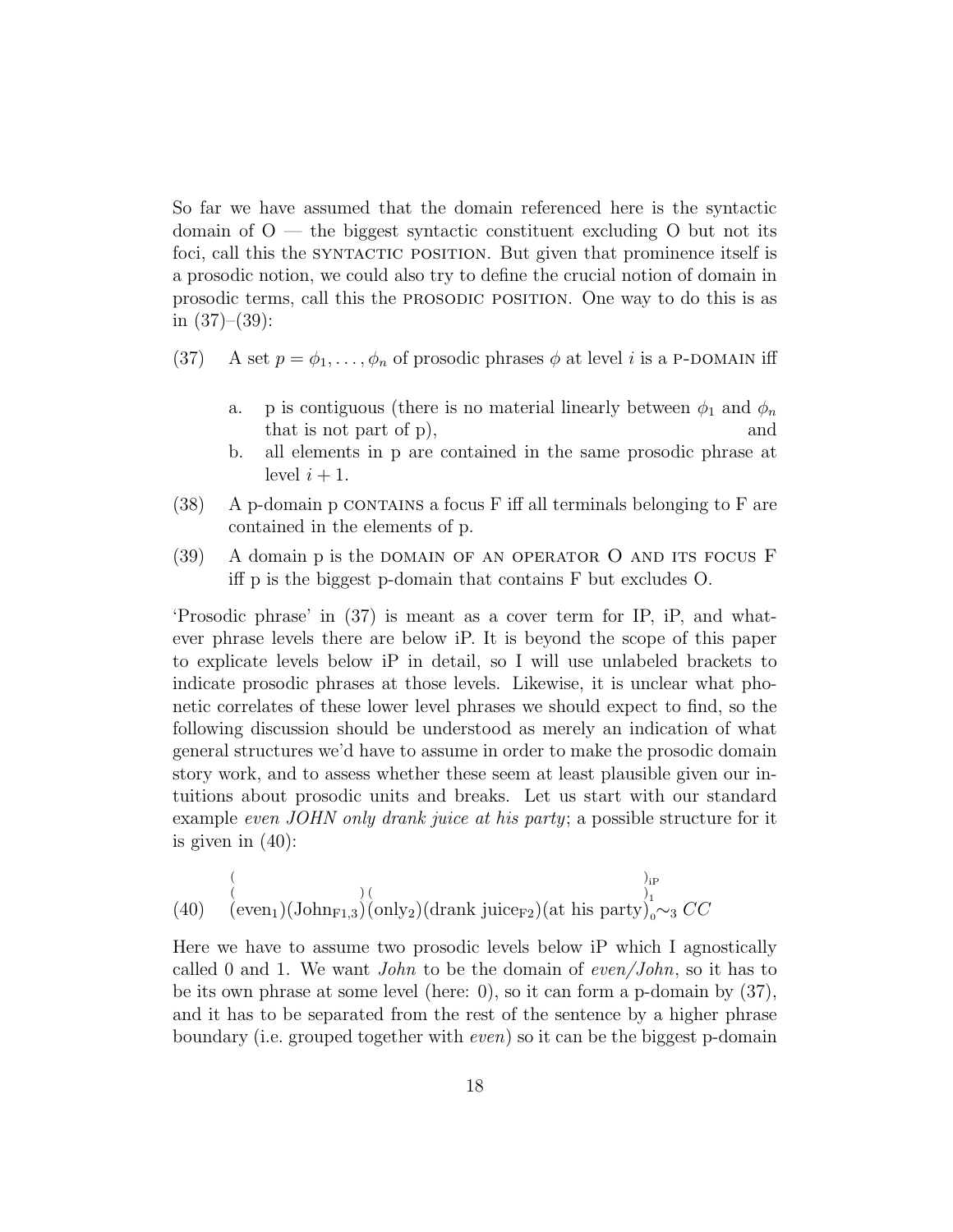including *John* but excluding even.<sup>15</sup> The domain of *only/juice* in (40) is drank juice at his party, since it is the biggest contiguous string of prosodic phrases (here at level 0) which contains the focus, excludes the operator, and does not contain higher phrase boundaries (level 1 or  $iP$ ).<sup>16</sup> (Note that this domain is not itself a prosodic phrase at any level, but a sequence of level 0 phrases.) Finally, the domain of  $\sim$ <sub>3</sub>  $CC/John$  is the entire iP (or the IP containing it, which isn't indicated in (40)), since the operator  $\sim_3 CC$ , being unpronounced, is not part of any prosodic phrase.

Generally, all examples we discussed so far are re-analyzable under this prosodic view on focus domains. I will now turn to examples that I think argue in favor for the prosodic position.

#### 6.1 Case 1: Higher foci to the left of F

Our first argument in favor of the prosodic position comes from examples like (41), from Taglicht (1984), which Roger Schwarzschild (p.c.) pointed out to me as a challenge to (36):

(41) (She scrubbed the front steps, but) she only SWEPT the KITCHen.

<sup>15</sup>To see why, suppose we assigned the following structure instead:

(i) ( (even)(John)(only drank juice)(at his party  $\big)_{i \mathrm{P}}$ 

Here, *John* is a p-domain in the sense of (37), but so is *John only drank juice* and *John* only drank juice at his party (the grouping into only drank juice and at his party is thrown in for good measure and irrelevant for these consideration, as long as there are no higher boundaries within the VP). All three of those p-domains contain the focus John and exclude the operator even, which means that the biggest one among them, only drank juice at his party, is the domain of even/John, contrary to what we want.

 $16$ Other possible structures include those in (i):

- (i) a. (only)(drank juice at his party)
	- b. (only)(drank juice)(at his party)
	- c. (only)(drank)(juice)(at his party)
	- d. (only drank)(juice)(at his party)

Note that the domain of *only/juice* in (id) is *juice at his party*, not *drank juice at his* party, an option we will discuss below. It is important to keep in mind that the choice of p-domains does not change the interpretation of the sentence (in particular: the semantic scope of *only*).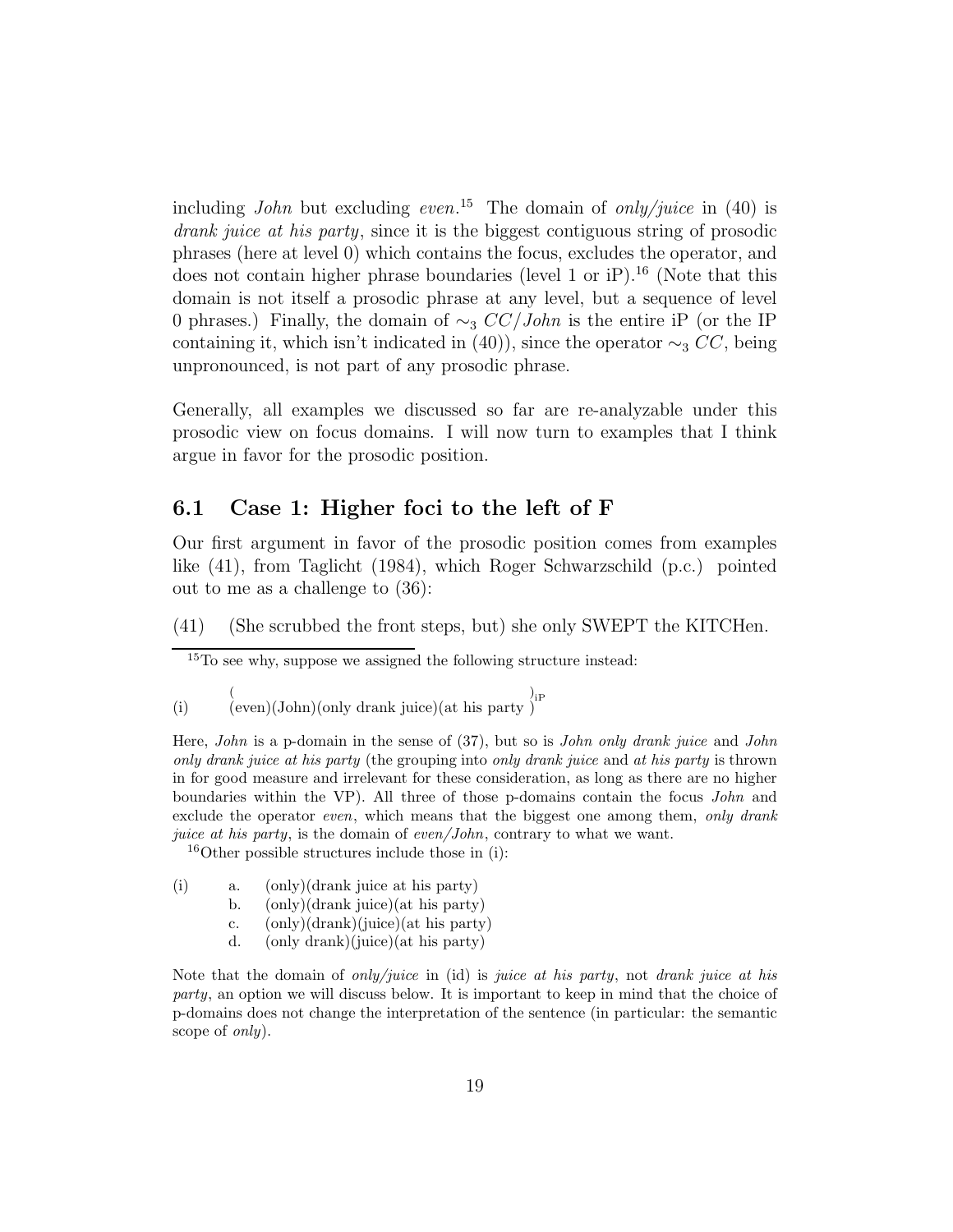The NPA in this sentence falls on *kitchen*; the focus of *only*, *swept*, is less prominent than kitchen. But kitchen is contained within the VP, hence within the syntactic domain of *only*, in violation of  $\text{FOCUSPROMINENCE}$ according to the syntactic position.

Prosodically, however, there is a clear phrase break between *swept* and kitchen, which, following standard English ToBI conventions, I will take to be an INTERMEDIATE PHRASE (ip) boundary (not to be confused with the higher IP, which is the intonational phrase). A more detailed (but not yet complete) description of the structure of this example is thus as in (42):

(42) ( ( [she only<sup>1</sup> sw \* eptF1,2 )( the k \* \* itchenF2 ) IP ) ip ]∼2CC

Now note that on the prosodic definitions, in particular (37), swept the kitchen in (42) cannot be a p-domain, since it contains an iP boundary (the only way a p-domain could contain an iP boundary is if it were made up of ips only, but clearly swept is not an iP). To tell what the domain of only/swept is, we must, once again, consider a phrase level below iP. For concreteness, assume (43):

(43) 
$$
\begin{array}{cc}\n & \text{if } \\
 & \text{(she)}\text{(only)}\text{(swept}_{F1,2}\text{)(the kitchen}_{F2}\text{)}\text{ or } \\
\text{(43)} & \text{(she)}\text{(only)}\text{(swept}_{F1,2}\text{)(the kitchen}_{F2}\text{)}\text{ or } \text{2CC}\n\end{array}
$$

The domain of *only/swept* now is just *swept*, in which the focus *swept* is, trivially, maximally prominent. The biggest prosodic domain containing the free focus kitchen, but not its operator  $\sim CC$  is IP, within which kitchen is maximally prominent, again in compliance with FocusProminence.

The prosodic position thus not only preserves generalization (36), but even explains why (41) has the 'split' prosodic pattern it does. Generally, the prosodic position allows us to 'shorten' the domain of an operator by inserting a prosodic boundary within its syntactic scope, but following the focus.

Crucially, this doesn't undermine our earlier explanation of the ineffability of (31), because there the higher focus linearly intervenes between only and its focus, so inevitably, the biggest prosodic constituent including only's focus, but not only itself will contain the higher focus (though see the next subsection for some qualifications).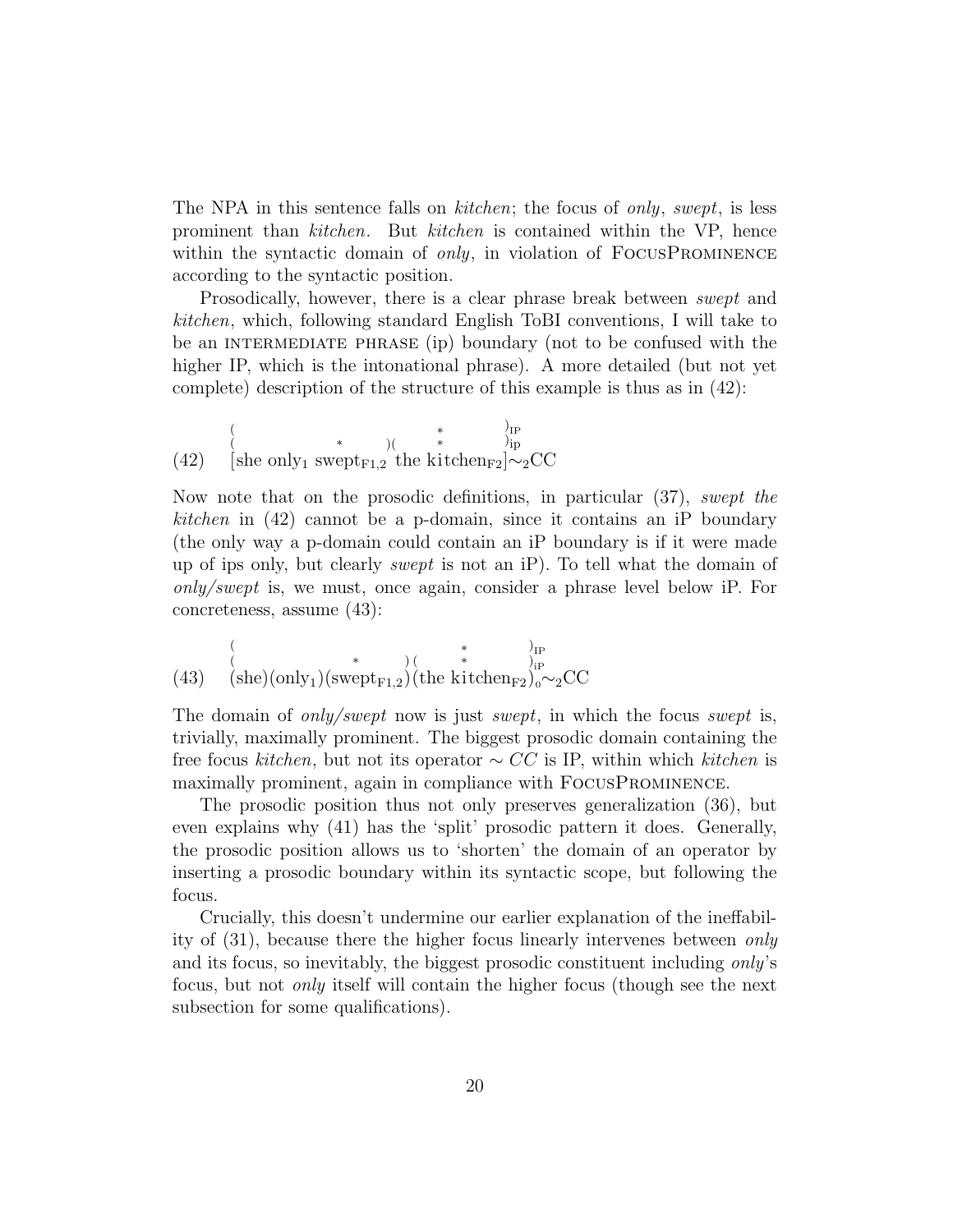Now, a proponent of the syntactic position may claim that I simply misdiagnosed the syntactic domain of only in (41), which may well not be VP, but just V. If so, (36) holds without any recourse to prosodic domains, simply because swept is maximally prominent in the syntactic constituent swept.

This is a good reply, but I doubt that it addresses the problem generally. Consider (44):

(44) (Philippe will buy only FRENCH cheese. — Same here:) I only buy GERman BEER.

This sentence poses the exact same challenge to the syntactic position as (41): German is the focus of only (note that the sentence doesn't claim that the speaker buys nothing other than beer), but the free focus beer is the most prominent element in the syntactic domain of only, VP. On the prosodic definition of domain, this sentence is not problematic, because it has the same indicative ip break between the two foci:

(45) ( ( \* )( \* \* I only buy G erman b eer ) IP ) ip

German is maximally prominent in the first ip, and beer is, in the root  $IP^{17}$ Again, a rather marked prosody comes to the rescue. A proponent of the syntactic position would have to claim that *buy German* forms a syntactic constituent — a daring proposition.

Examples like these, then, argue in favor of a prosodic definition of focus domains: elements that belong to the syntactic scope of a focus sensitive operator can be outside of its prosodic domain; in that case, it doesn't matter if that material is prosodically stronger than the focus associated with the focus sensitive operator, which is expected if FocusProminence talks about prosodic, rather than syntactic domains.

#### 6.2 Case 2: Higher foci to the right of F

There is another consequence of the prosodic position. By the definition of domain in  $(37)$ – $(39)$ , the domain of operator O must not include O. This

<sup>&</sup>lt;sup>17</sup>The actual domain of *only/German* would be either *buy German* or just *German*, depending on lower level phrasing; in either case, FocusProminence is met.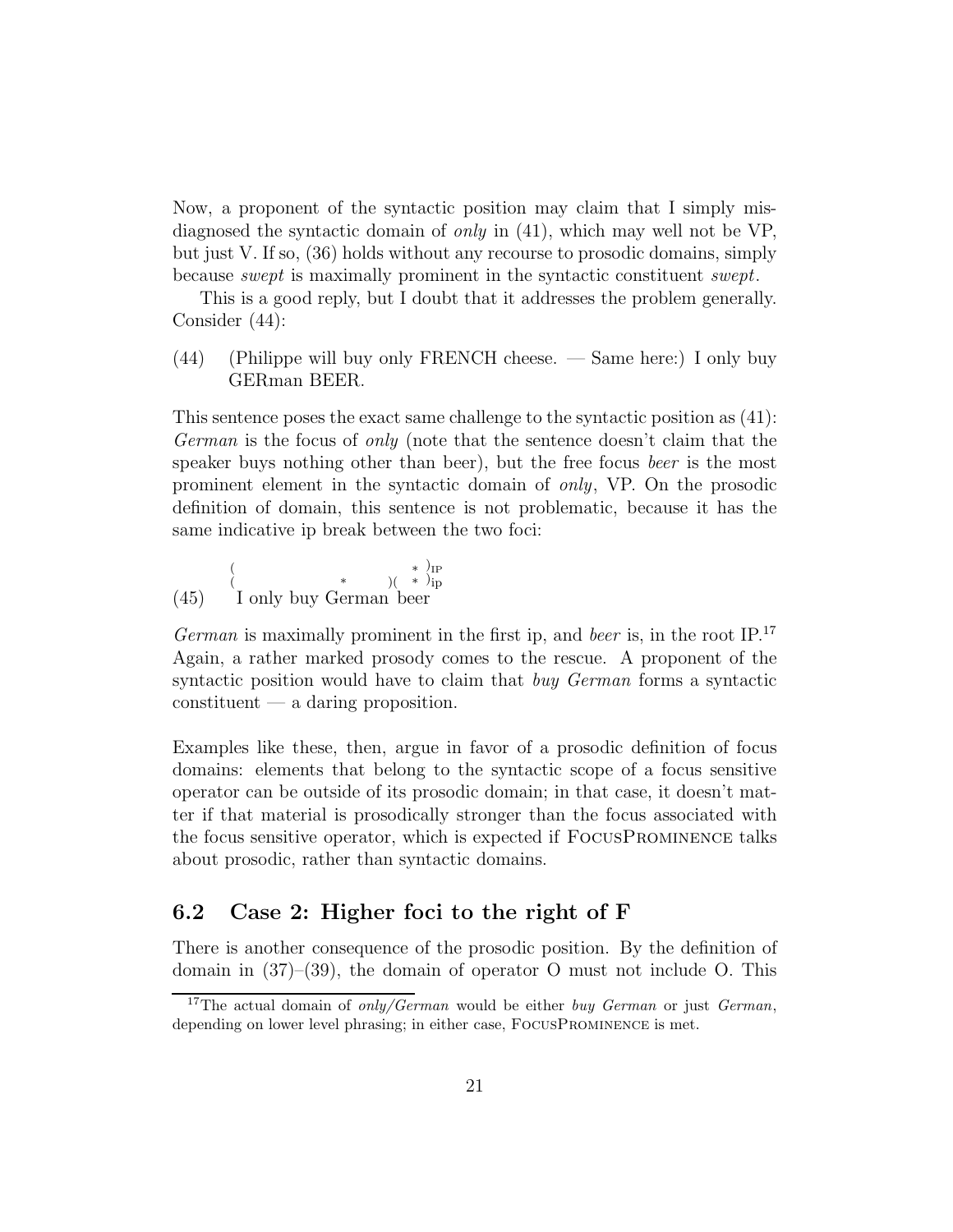means that there could be material between O and its focus F which nevertheless doesn't belong to the focus domain of  $O/F$ . This configuration is schematized in (46):

 $(46)$   $(OP_1 X)(\dots)(F_1)(\dots)$ 

If for whatever reasons, X forms a prosodic constituent with O, the biggest prosodic domain containing  $F_1$  but not  $OP_1$  will be ...  $F_1$ ..., excluding X. So even if X were more prominent than  $F_1$ , this wouldn't violated FOCUS-PROMINENCE, since X is not the the domain of  $\text{OP}_1/\text{F}_1$ .

I would like to suggest that Rooth's (1992) famous example (47) is of that kind:

(47) People who GROW rice only EAT rice.

On the most natural reading of this sentence, the focus of only is rice, yet there is no pitch accent on rice. Tancredi (2005) shows convincingly that rice in (47) has the hallmarks of a 2OF. But how can rice be maximally prominent in the domain of only when it is linearly separated from it by eat, which is clearly more prominent?

Suppose that the prosodic domains in (47) are structured as follows:

(48) ... (only<sub>1</sub> eat<sub>F2</sub>)(rice<sub>F1</sub>)<sub>0</sub><sup>0</sup><sub>0</sub>
$$
\sim
$$
<sub>2</sub>  $CC$ 

The biggest p-domain that includes F1 but excludes only<sub>1</sub> is  $(rice)_0$  (not eat rice). And within that domain, rice is, once again trivially, maximally prominent.

Now, if we had a full theory of what can and what can't form prosodic phrases below the iP-level, we could make exact predictions about what can and cannot intervene between an operator and its focus. The two boundary conditions are these: i) OP and the INTERVENOR have to be able to form one phrase, to the exclusion of the focus, and ii) that phrase must be smaller than iP (since the phrase containing the focus must be of the same level and doesn't contain a pitch accent). Without such a theory, we can only predict tendencies: the longer and more structurally complex the intervener is, the less likely it is to form a single sub-iP level phrase with OP.

Consider two more examples in which intervention seems intuitively completely impossible: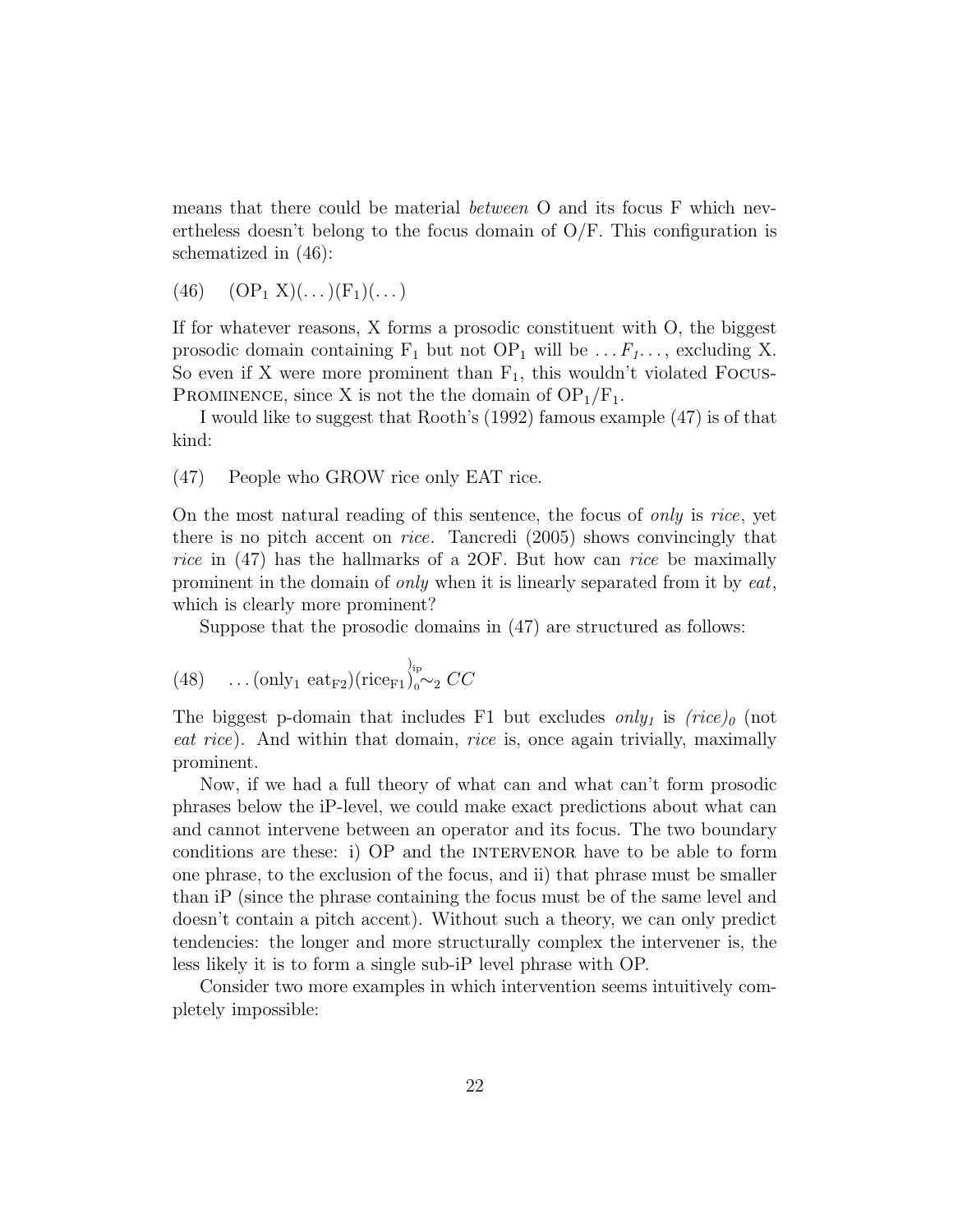- (49) a. (I hear you even wrote books about SILENCE?  $-$ )  $\#$  No, but I even wrote an ARTICLE about silence.
	- b. I think you're more intelligent than everybody else, but that doesn't mean I only want to TALK to you.

In (49a), even can only be understood as associating with *article* (rather than silence), which is pragmatically odd. (49b) has a perfectly well-formed and coherent reading, but only as an indecent offer (only associates with talk), even though it should have a perfectly innocent reading if only could associate with you in the way it can with rice in (47) above.

In each example, the intervener is underlined. To rescue them, it and the operator would have to form a single prosodic phrase. What we have to assume, then, is that size limitations on these prosodic phrases bar such structures. For example, (49a) must have one of the prosodic structures in (50a–d), but not the one in (50e):

- $(50)$  a. (I even)(wrote)(an ARTICLE)(about silence)<sub>0</sub>
	- b. (I even)(wrote an ARTICLE)(about silence)<sub>0</sub>
	- c. (I even wrote)(an ARTICLE)(about silence)<sub>0</sub>
	- d. (I even wrote)(an ARTICLE about silence)<sub>0</sub>
	- e.  $*(I \text{ even wrote an ARTICLE})(about silence)_0$

Likewise, in our original  $c\hat{re}pes$  example, only eat  $c\hat{re}pes$  must be barred from forming a single phrase to the exclusion of  $(in)$   $Paris.^{18}$ 

If, on the other hand, the intervener is as small as a single verb, Rooth's *grow rice – eat rice* type of example can be replicated at will, as for example in  $(51):^{19}$ 

(i) a. People who vacation in Westwood only DINE in Westwood.

b. ??People who vacation in Santa Monica only spend MONEY in Santa Monica. c. #?People who vacation in Beverly Hills only eat DINNER in Beverly Hills.

Most speakers accept (ia) without hesitation, in which only the free focus, which is moreover just a single word, intervenes between *only* and its focus. (ib) is liked less than (ia), because a verb and its object intervene, but is still judged more acceptable than (ic),

<sup>&</sup>lt;sup>18</sup> According to Rooth (in preparation), *John only ate CREPES in Paris* is in fact a marginally acceptable answer in (31); perhaps its is acceptable exactly for those speakers who can indeed phrase this example as *(only ate crêpes)* rather than *(only ate)(crêpes)*.

<sup>&</sup>lt;sup>19</sup>The same is illustrated in the near minimal triplet in (i), where acceptability seems to get progressively worse: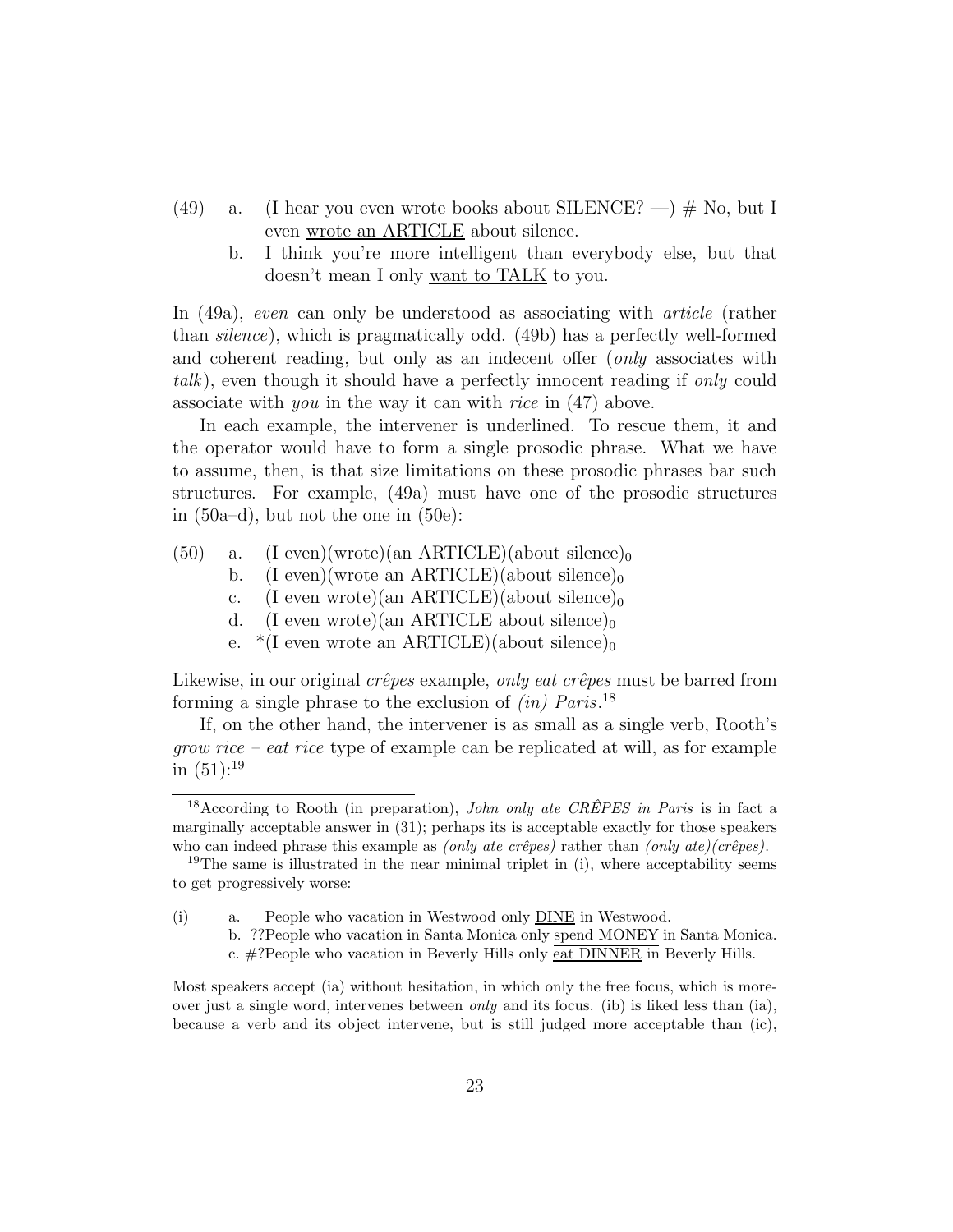(51) (I only have a credit card. — That's quite alright,) we only ACCEPT credit cards.

In sum, then, the prosodic view predicts that all an only things that can form a sub-iP level prosodic phrase with the OP are potential interveners. In the absence of precise information about the formation of these phrases, we can't make exact predictions, but we do predict that the acceptability of an intervener is directly related to factors like size and complexity, which are known to restrict prosodic phrase formation, and the data surveyed seem at least compatible with that, though clearly, much more work is needed.

In this section we saw that examples like (41) and (44) provide evidence in favor of defining focus domains prosodically. Doing so also gives us handle on analyzing Rooth's example (47) and our various variants of it, though many empirical and theoretical details are in need of further investigation in this realm.

# 7 Conclusion

In this paper I have offered a novel theory of focus realization and, in particular, second occurrence focus. The theory takes seriously a number of recent findings from experimental studies on the topic, and offers a treatment the first to the best of my knowledge — that can account for all of the cases discussed in the literature on 2OF.

I have shown that the domain of a focus, rather than its status as Given v. new, draws the correct line between 'normal' foci and 2OFi. This means that we do not need to represent two orthogonal dimensions of information structure, say F(ocus) and G(ivenness) in the grammar in order to capture 2OFi. A unified account along the lines of Schwarzschild (1999) will do, once

which for most speakers can only mean that that those people don't eat anything other than dinner in Beverly Hills (the reading of interest is one where they eat dinner in Beverly Hills only).

The latter contrast indicates that something other than mere length influences the formation of Small Domains as well; (ib) and (ic) both have V and DP intervene between only and its focus, but the verb+DP combination in (ib) is semantically much more idiomatic than that in (ic); that is to say, it seems much less natural to contrast spending money with spending other things (time?) than it is to contrast eating dinner with eating other meals.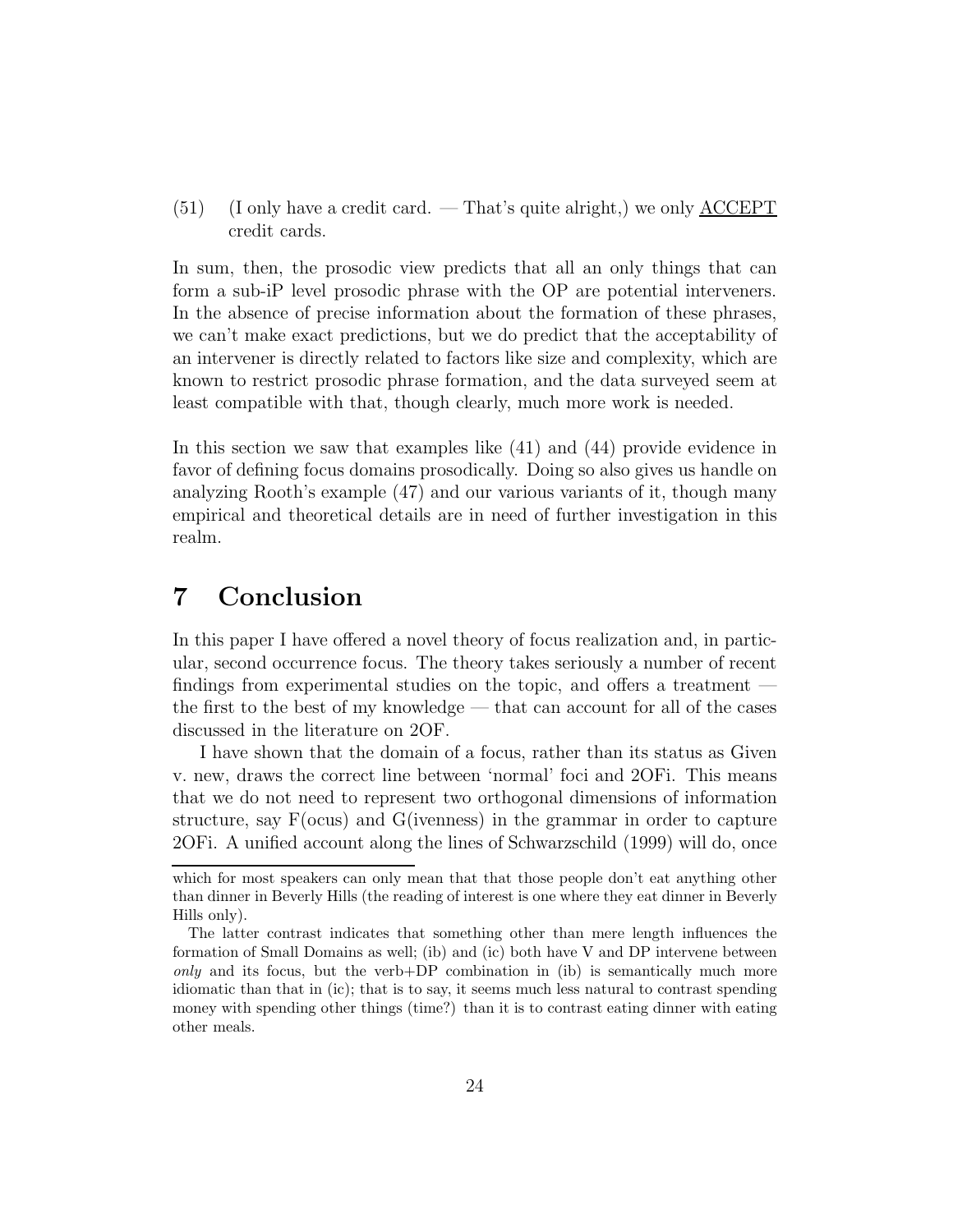we incorporate the notion of foci with non-maximal domains, along the lines of Jacobs (1991) and Rooth (1992) among others.

The different prosodic realizations of primary foci and 2OFi, as well as of 2OFi in pre- v. post-nuclear position has been shown to follow from a very simple and general theory of focus realization that makes crucial use of the notion of prominence within a domain. In this, I followed the seminal account of Truckenbrodt (1999) as well as my own earlier work.

Finally I have speculated that prosodic, rather than syntactic, domains are relevant for the evaluation of FocusProminence. Doing so allowed us to capture another set of examples, and provides at least a perspective on analyzing examples which would otherwise be problematic for the domain theory.

# References

Altmann, Hans (1988). *Intonationsforschungen*. Tübingen: Niemeyer.

- Bartels, Christine (2004). "Acoustic correlates of 'second occurrence focus: Towards an experimental investigation." In Kamp and Partee (2004), 354– 361.
- Beaver, David and Brady Clark (2003). "Always and Only : Why not all Focus Sensitive Operators are Alike." Natural Language Semantics 11(4):323–362.
- Beaver, David, Brady Clark, Edward Flemming, Florian Jaeger, and Maria Wolters (2004). "When semantics meets phonetics: Acoustical studies of second occurrence focus." Ms. Stanford University.
- Bosch, Peter and Rob Van Der Sandt (1999). Focus Linguistic, Cognitive, and Computational Perspectives. Cambridge University Press.
- Büring, Daniel and Rodrigo Gutiérrez-Bravo (2001). "Focus-related word order variation without the NSR: A prosody-based crosslinguistic analysis." In Séamas Mac Bhloscaidh, ed., Syntax at Santa Cruz 3, 41–58.
- Dryer, Matthew S. (1994). "The pragmatics of association with only." .
- Féry, Caroline and Shinichiro Ishihara (2005). "Interpreting Second Occurrence Focus." Ms. Potsdam University .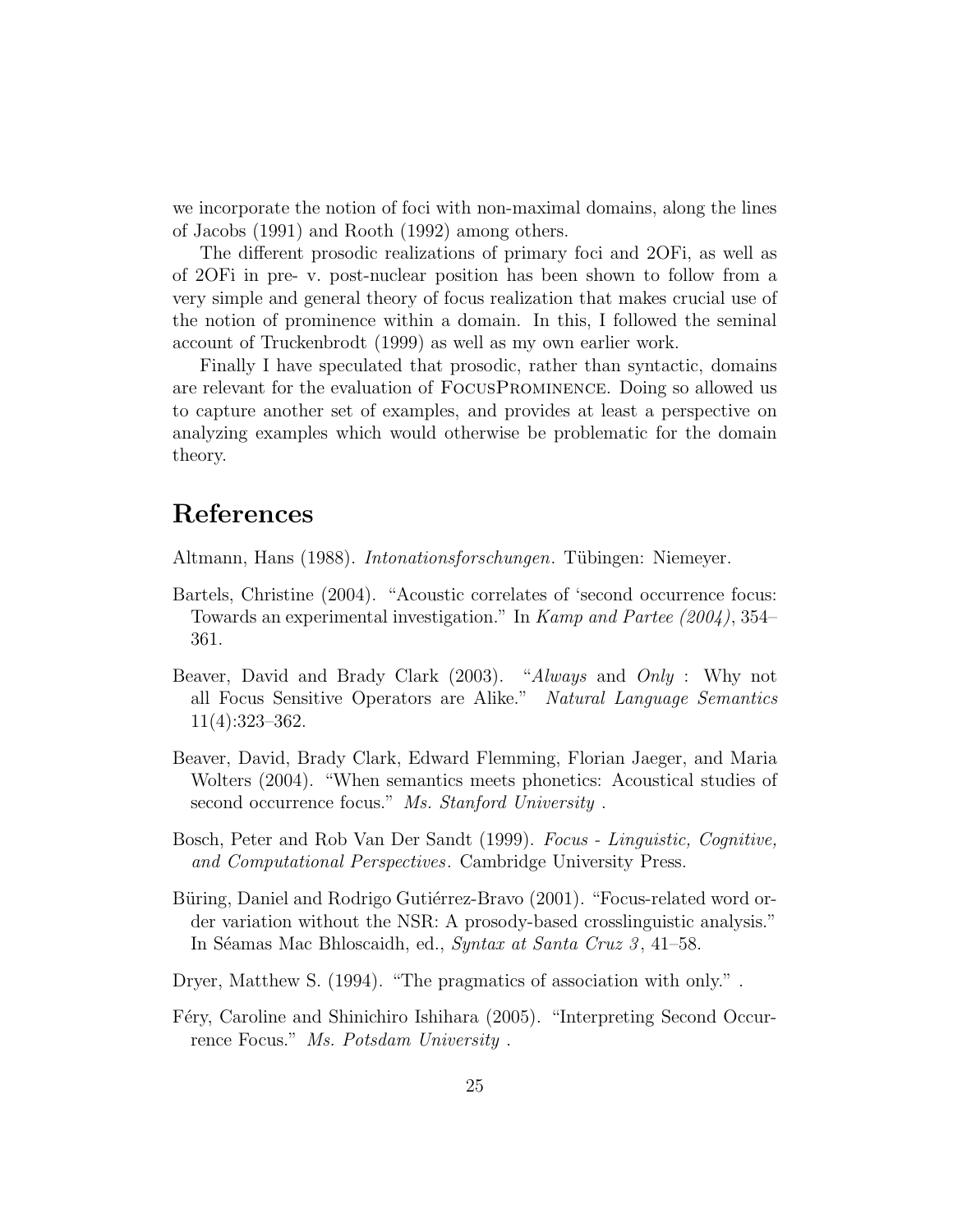- Gussenhoven, Carlos (1984). On the Grammar and Semantics of Sentence Accents. Dordrecht: Foris.
- Hajiĉová, Eva (1973). "Negation and Topic vs. Comment." *Philologica Pra*gensia 16:81–93.
- Hajiĉová, Eva (1984). "Presupposition and allegation revisited." *Journal of* Pragmatics 8:155–167.
- Hajičová, Eva, Barbara Partee, and Petr Sgall (1998). *Topic-Focus Articu*lation, Tripartite Structures, and Semantic Content. Dordrecht: Kluwer.
- Han, Chung-Hye and Maribel Romero (2004). "Disjunction, Focus, and Scope." Linguistic Inquiry 35(2):179–217.
- Ishihara, Shinichiro (2005). "On Embedded Foci." In Slides Presented at the National Institute of Informatics Workshop on Focus, Tokyo, November 2005 .
- Jacobs, Joachim (1984). "Funktionale Satzperspektive und Illokutionssemantik." Linguistische Berichte (91):25–58.
- Jacobs, Joachim (1988). "Fokus-Hintergrund-Gliederung und Grammatik." In Altmann (1988), 89–134.
- Jacobs, Joachim (1991). "Focus Ambiguities." Journal of Semantics 8(1 & 2):1–36.
- Jacobs, Joachim (1991/2). Informationsstruktur und Grammatik. Opladen: Westdeutscher Verlag. (= Linguistische Berichte Sonderheft 4).
- Jaeger, T. Florian (2004). "Only always associates audibly. Even if only is repeated The prosodic properties of second occurrence focus in English." Ms. Stanford University .
- Kamp, Hans and Barbara Partee, eds. (2004). Context-Dependence in the Analysis of Linguistic Meaning. Amsterdam Etc.: Elsevier.
- Kratzer, Angelika (1991). "The Representation of Focus." In von Stechow and Wunderlich (1991), 825–834.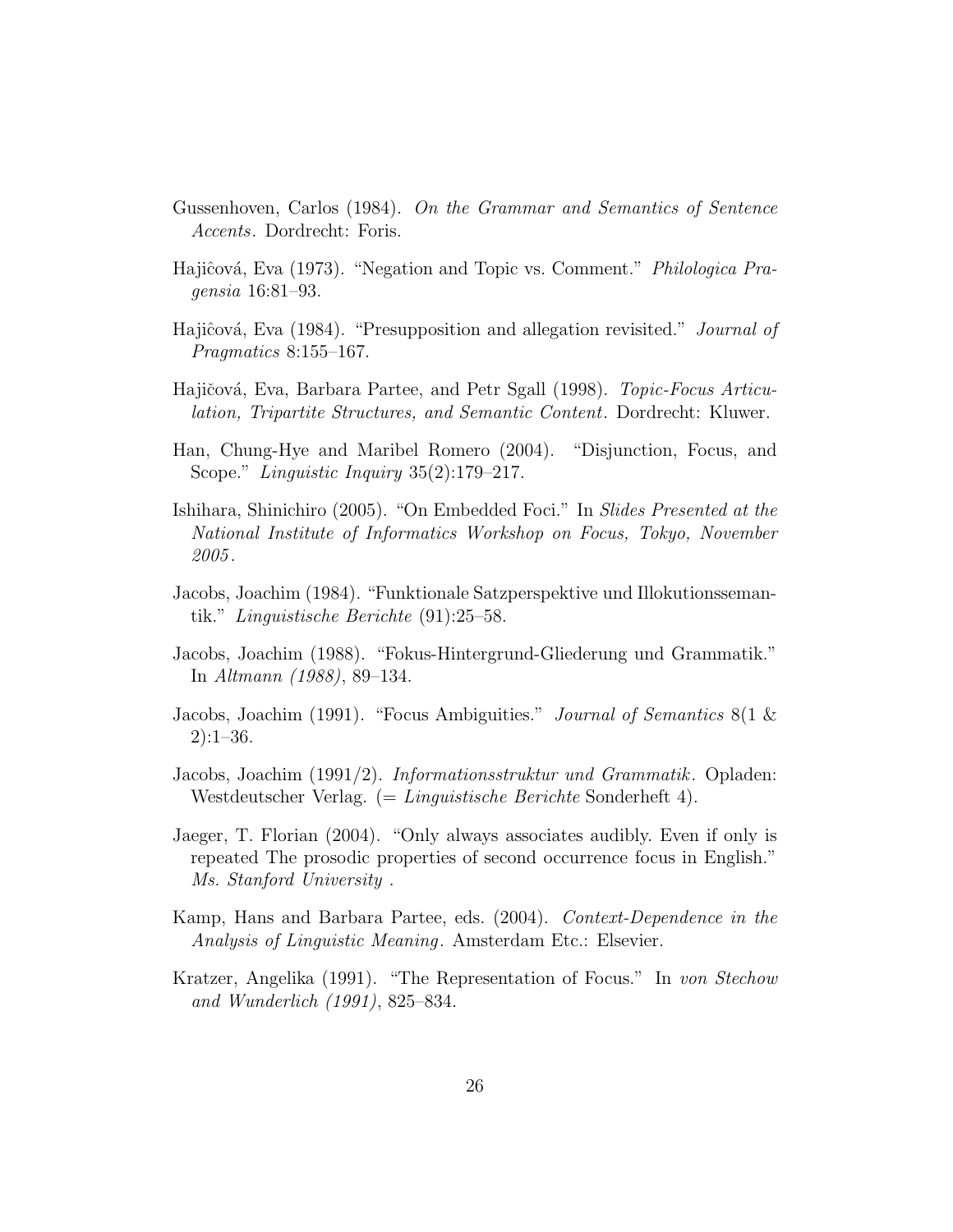- Krifka, Manfred (1991/2). "A Compositional Semantics for Multiple Focus Constructions." In Jacobs (1991/2), 17–53.
- Krifka, Manfred (2004). "Semantic and pragmatic conditions for the Dative Alternation." Korean Journal of English Language and Linguistics 4:1–32.
- Merchant, Jason (2004). "Fragments and Ellipsis." Linguistics and Philoso $phy 27(6):661–738.$
- Moore, Steven and Adam Zachary Wyner, eds. (1991). Proceedings of SALT 1 , no. 10 in Cornell Working Papers in Linguistics.
- Müller, Gereon and Wolfgang Sternefeld, eds. (2001). Competition in Syntax. No. 49 in Studies in Genitive Grammar. Berlin & New York: De Gruyter.
- Partee, Barbara (1991). "Topics, Focus, and Quantification." In Moore and Wyner (1991), 159–187.
- Partee, Barbara (1999). "Focus, Quantification, and Semantics-Pragmatics Issues." In Bosch and Sandt (1999), 213–232.
- Rooth, Mats (1992). "A Theory of Focus Interpretation." Natural Language Semantics 1:75–116.
- Rooth, Mats (1996). "On the Interface Principles for Intonational Focus." In Teresa Galloway and Justin Spence, eds., Proceedings of Semantics and Linguistic Theory (SALT) VI, 202–226. Ithaca, NY: Cornell University.
- Rooth, Mats (2004). "Comments on Krifka's Paper." In Kamp and Partee (2004), 477–487.
- Rooth, Mats (in preparation). "Second Occurrence Focus and Relativized Stress F." In Caroline Féry and Malte Zimmermann, eds., *Information* Structure (preliminary title).
- Samek-Lodovici, Vieri (2002). "Prosody-Syntax Interaction in the Expression of Focus." Ms. London.
- Schwarzschild, Roger (1999). "GIVENness, AvoidF and Other Constraints on the Placement of Accent." Natural Language Semantics 7(2):141–177.